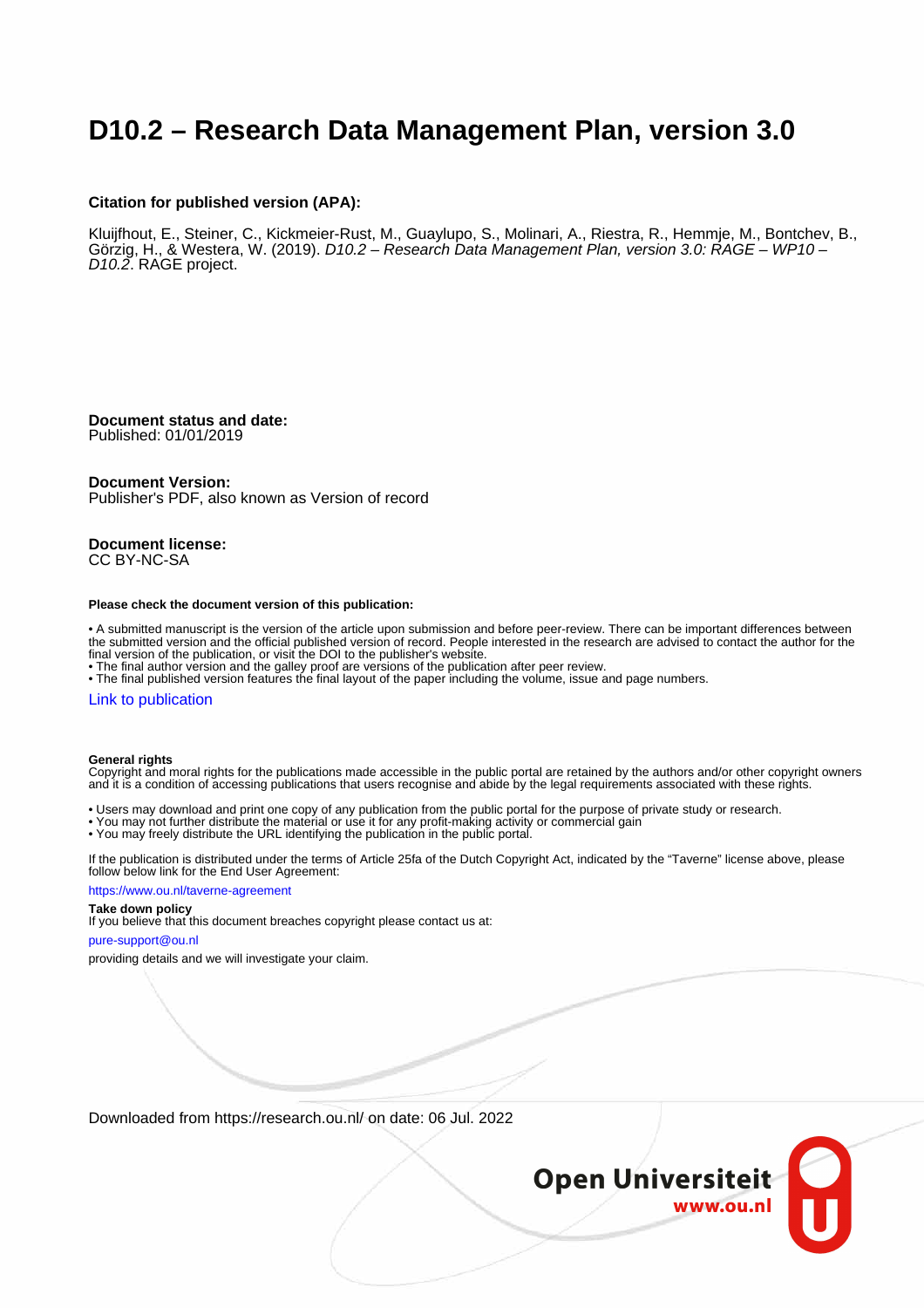

# **Realising an Applied Gaming Eco-system**

**Research and Innovation Action** 

Grant agreement no.: 644187

# **D10.2 – Research Data Management Plan, version 3.0**

**RAGE – WP10 – D10.2**

| <b>Project Number</b> | H <sub>2020</sub> -ICT-2014-1                                                                                                                  |
|-----------------------|------------------------------------------------------------------------------------------------------------------------------------------------|
| Due Date              | Month 48, January 2019                                                                                                                         |
| <b>Actual Date</b>    | Month 48, January 2019                                                                                                                         |
| Document Author/s     | Eric Kluijfhout (editor), Christina Steiner,<br>Michael Kickmeier-Rust, Sabina Guaylupo,<br>Andrea Molinari, Rubén Riestra, Matthias<br>Hemmje |
| Version               | 3.0                                                                                                                                            |
| Dissemination level   | PU/RE                                                                                                                                          |
| <b>Status</b>         | Final                                                                                                                                          |
| Document approved by  | Wim Westera                                                                                                                                    |

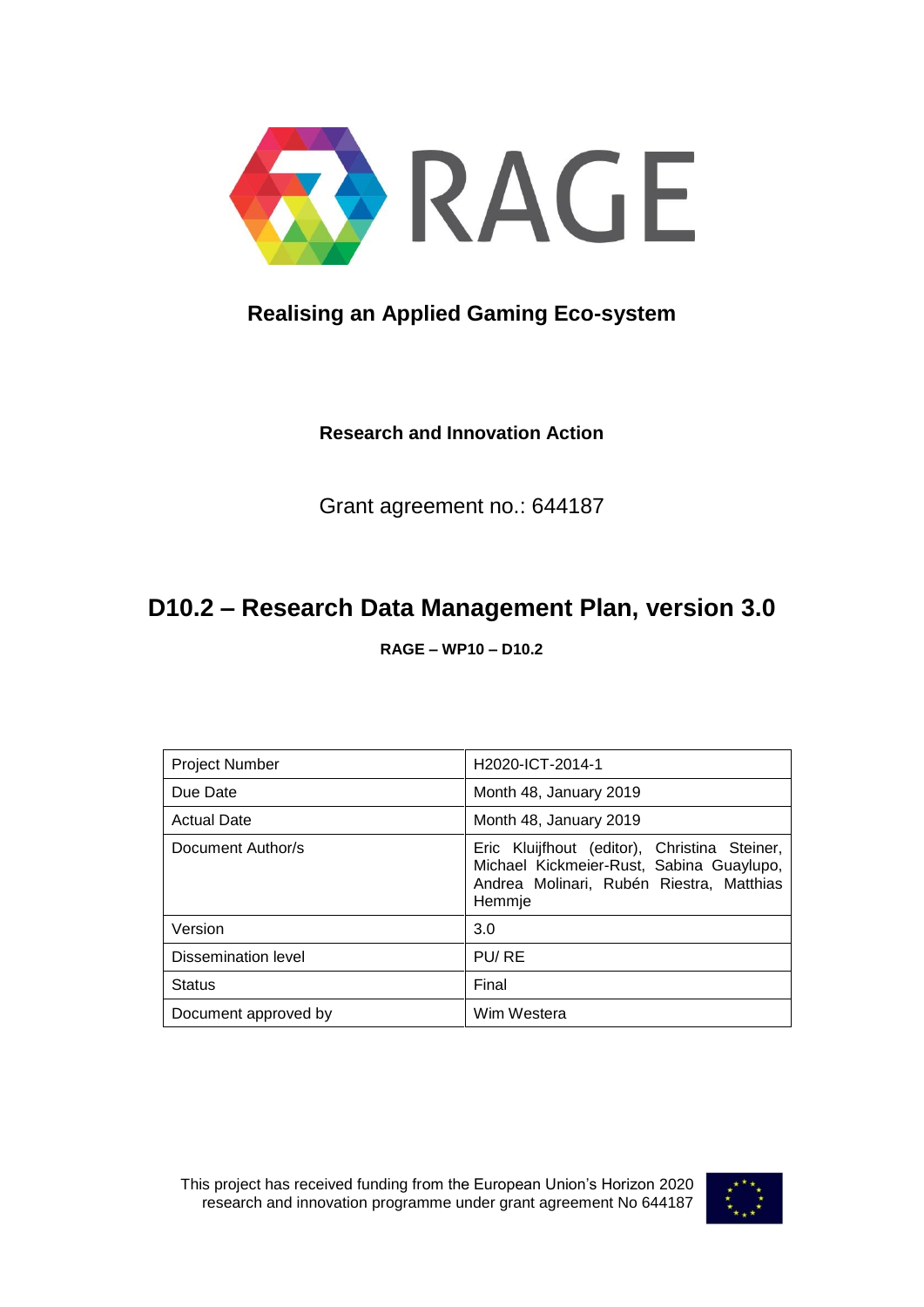

| <b>Document Version Control</b> |            |                                                                                                                              |                                                                  |
|---------------------------------|------------|------------------------------------------------------------------------------------------------------------------------------|------------------------------------------------------------------|
| <b>Version</b>                  | Date       | Change Made (and if appropriate reason<br>for change)                                                                        | Commentator(s) or<br>Author(s)                                   |
| 1.1                             | 18-12-2016 | Version distributed to the co-authors for<br>first review                                                                    | Eric Kluijfhout                                                  |
| 1.2                             | 18-01-2017 | Feedback processed                                                                                                           | Sabina Guaylupo, Wim<br>Westera, Boyan Bontchev,<br>Heike Görzig |
| 1.3                             | 26-01-2017 | Research metadata approach added.<br>DMP-version for internal use to guide data<br>collection for the round-1 pilots         | Michael Kickmeier-Rust                                           |
| 2.0                             | 26-01-2018 | Checked for required updates; minor text<br>adaptations                                                                      | Eric Kluijfhout                                                  |
| 3.0                             | 23-01-2019 | Version 3 updates on research data sets<br>and research metadata approach, minor<br>text adaptations throughout the document | Christina Steiner                                                |

| <b>Document Change Commentator or Author</b> |                |                    |  |
|----------------------------------------------|----------------|--------------------|--|
| <b>Initials</b>                              | <b>Name</b>    | <b>Institution</b> |  |
| Ε.                                           | Kluijfhout     | <b>OUNL</b>        |  |
| C.                                           | Steiner        | <b>TU Graz</b>     |  |
| М.                                           | Kickmeier-Rust | <b>TU Graz</b>     |  |
| S.                                           | Guaylupo       | Inmark             |  |
| А.                                           | Molinari       | Okkam              |  |
| R.                                           | Riestra        | Inmark             |  |
| Μ.                                           | Hemmje         | <b>FTK</b>         |  |
| Β.                                           | Bontchev       | Sofia University   |  |
| Η.                                           | Görzig         | <b>FTK</b>         |  |
| W.                                           | Westera        | <b>OUNL</b>        |  |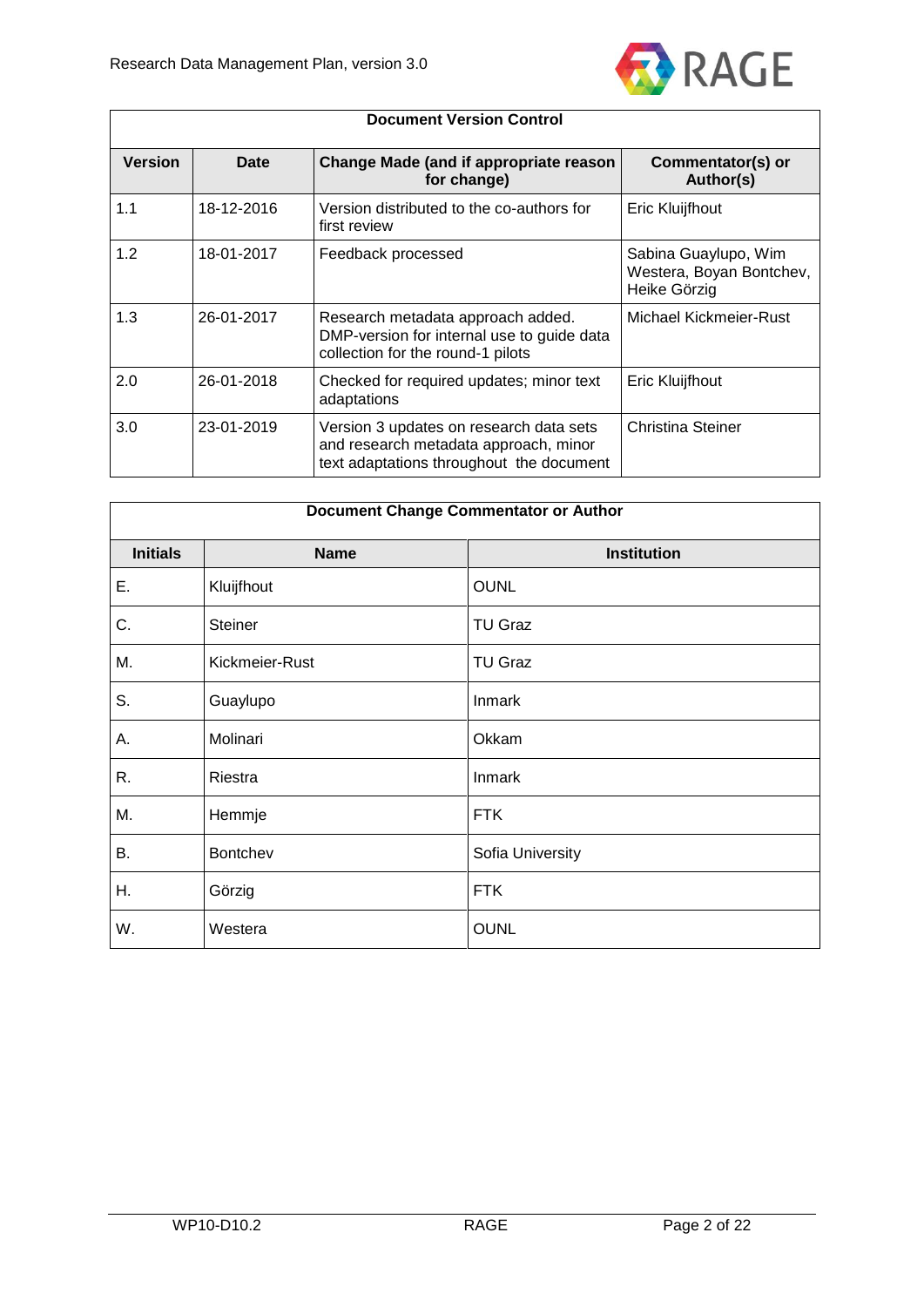

## **TABLE OF CONTENTS**

## **Page**

| 2.2.1 RAGE research data management approach and its implementation  13 |  |
|-------------------------------------------------------------------------|--|
|                                                                         |  |
|                                                                         |  |
|                                                                         |  |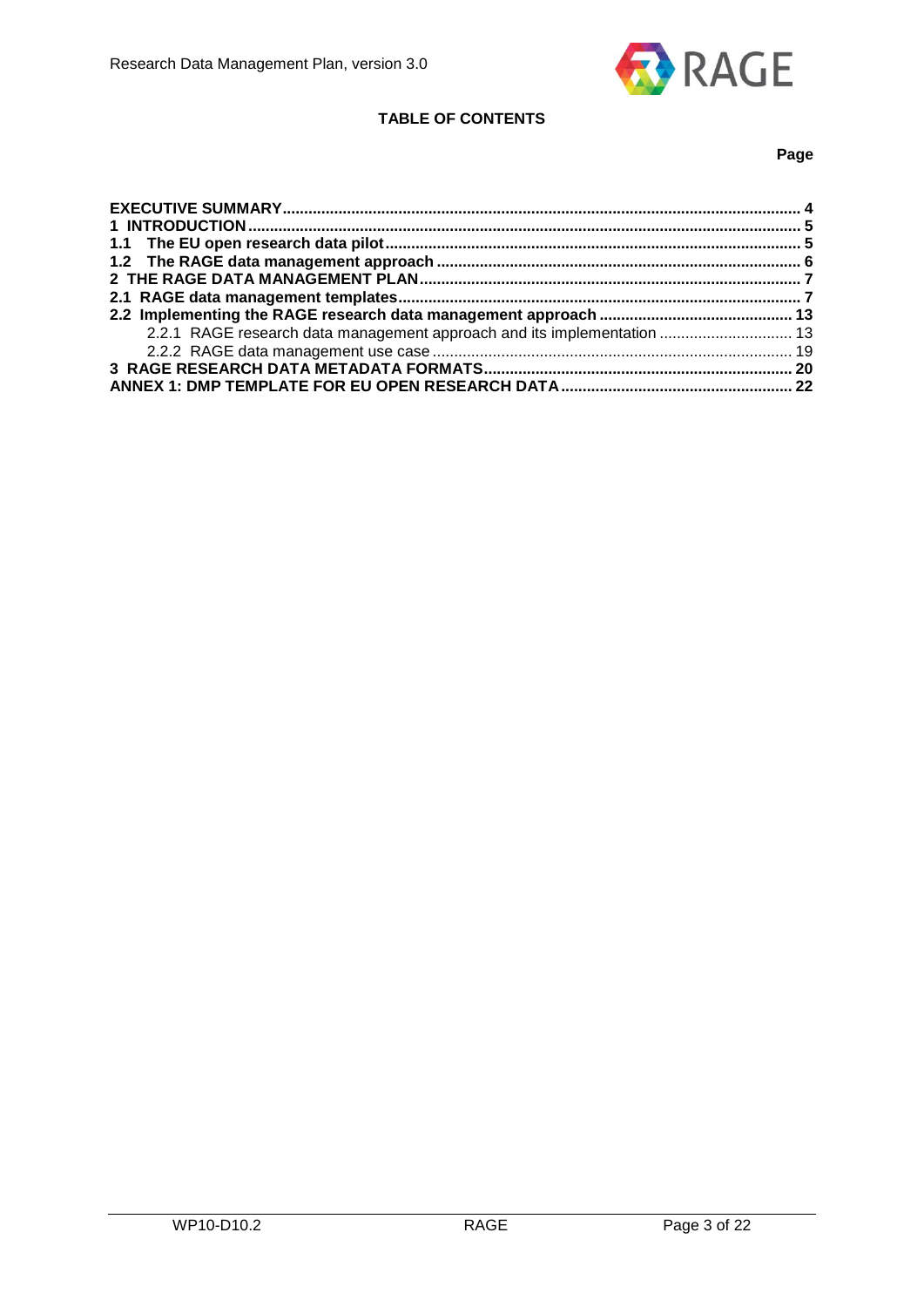

# <span id="page-4-0"></span>EXECUTIVE SUMMARY

What data will be collected, processed or generated during the RAGE project? Following what methodology and standards? And what data will be shared and/or made openly available, and how will it be curated and preserved? These issues are typically described in a Data Management Plan (DMP), outlining how research data is handled during the project and after the project is completed.

The RAGE DMP specifically provides guidelines on ethics, data protection and open research data access to RAGE researchers involved in WP5 (Case experiments) and WP8 (Validation). Ethics and data protection are especially relevant in view of the games and audiences targeted by RAGE. Therefore, RAGE is one of the participating projects in the EU open research data pilot, an initiative under Horizon 2020 that aims at improving and maximising the access to and re-use of research data created in European projects.

This document is the third and final iteration of the DMP. The first version was published in month 6 of the project, an intermediate version was created mid of the project, and the version 3 update was done towards the end of the project. The DMP thus is not a fixed document; it has evolved and gained more precision and substance during the lifespan of the project.

This final version of the DMP includes updates that are informed by the following project results:

- The *D8.3 - First RAGE Evaluation Report* (delivered in November 2017) presents the results of the formative evaluations on the RAGE components and Ecosystem portal and the validation studies in the context of the application scenarios (pilot round 1 – see also *D5.1 - Scenario Arrangement document – round 1* and *D5.3 – Pilots quality report round 1)*. It details on the evaluation instruments actually applied and data sets collected in the different evaluation tasks.
- The milestone document *MS16 – Second pilot validation instruments* (delivered in March 2018) presents an update on the procedures and tools to be used in the second round of pilot evaluations.
- The *D8.4 – Second RAGE Evaluation Report* (delivered in December 2018) (delivered in December 2018) presents the results of the summative evaluations on the RAGE components and Ecosystem portal and the validation studies in the context of the application scenarios (pilot round 2 – see also *D5.2 - Scenario Arrangement document – round 2* and *D5.3 – Pilots quality report round 2)*. It details on the evaluation instruments actually applied and data sets collected in the different evaluation tasks.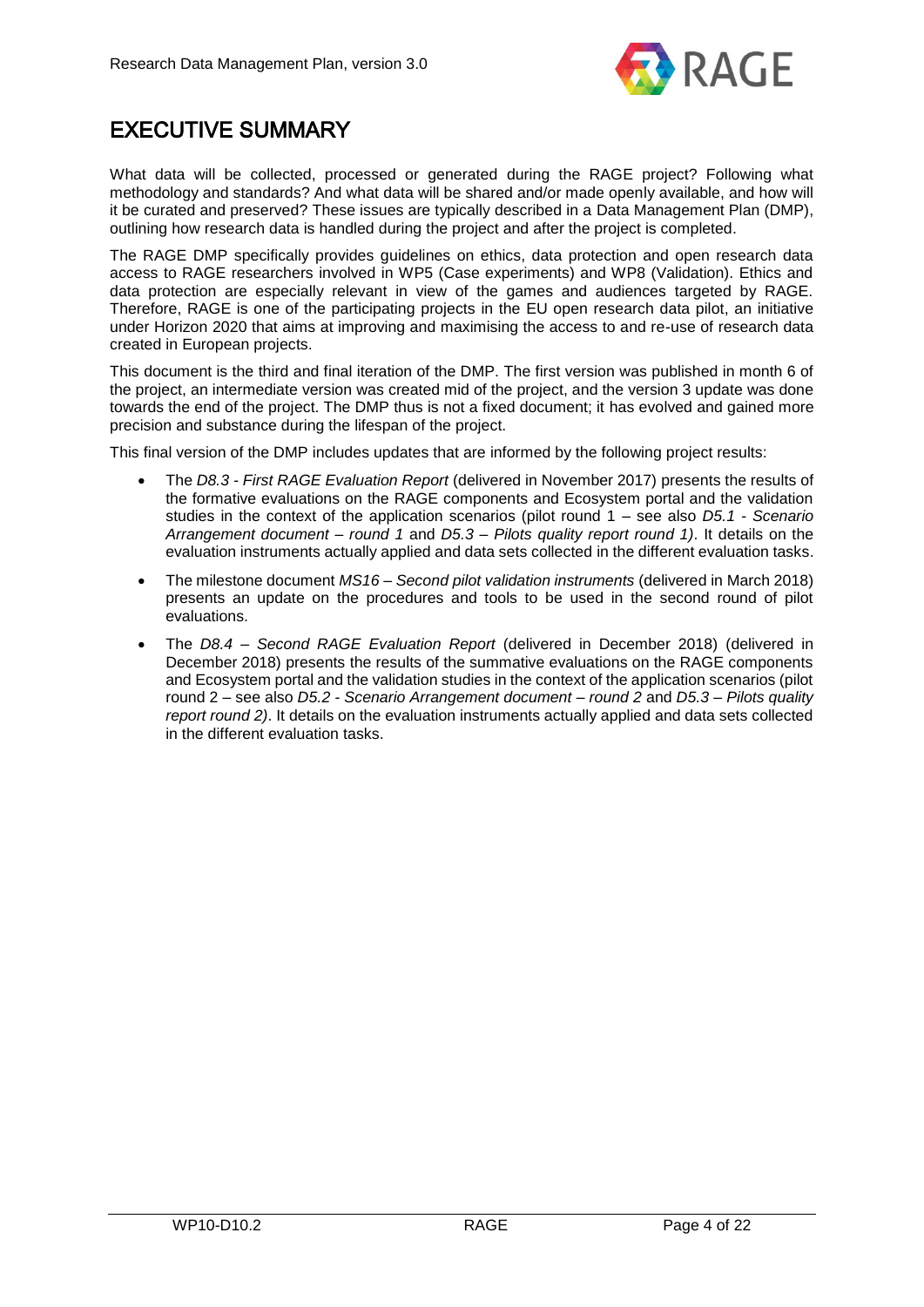

# <span id="page-5-0"></span>1 INTRODUCTION

RAGE participates in the EU open research data pilot and as such will deliver a Research Data Management Plan (D10.2). Open access to research data refers to the right to access and re-use digital research data under the terms and conditions set out in the Grant Agreement. Openly accessible research data can typically be accessed, mined, exploited, reproduced and disseminated free of charge for the user.

The DMP is not a fixed document; it evolved and gained more precision and substance during the lifespan of the project.

Version 1 of the DMP was delivered in month 6 and outlined the preliminary data management approach and foreseen datasets collected or generated by the project. An intermediate version 1.3 was created in January 2017 which further specified and updated the data sets to be collected as part of the first round of pilot evaluations (see section 2.1, Applied games data sets) planned to start early 2017, and addressed a number of aspects of the research data management approach that were left open in version 1 (see section 2.2.1). The final version is prepared towards the end of the project, incorporating updates resulting from the outcomes of the work in the context of the evaluation and validation studies. This document version provides updates of the data sets generated as part of the pilot evaluations (see section 2.1) and of the research data metadata formats (see section 3).

## <span id="page-5-1"></span>*1.1 The EU open research data pilot*

References to research data management are included in Article 29.3 of the Model Grant Agreement:

*Regarding the digital research data generated in the action ('data'), the beneficiaries must:* 

*(a) deposit in a research data repository and take measures to make it possible for third parties to access, mine, exploit, reproduce and disseminate — free of charge for any user — the following:* 

*(i) the data, including associated metadata, needed to validate the results presented in scientific publications as soon as possible;* 

*(ii) other data, including associated metadata, as specified and within the deadlines laid down in the data management plan*

According to the EU open research data pilot, a Data Management Plan<sup>1</sup> (DMP) describes the data management life cycle for all data sets that will be collected, processed or generated by the research project. It is a document outlining how research data will be handled during a research project, and even after the project is completed, describing what data will be collected, processed or generated and following what methodology and standards, whether and how this data will be shared and/or made open, and how it will be curated and preserved.

Each dataset that will be generated by the project has to be described in terms of five dimensions in compliance with the template provided by the Commission (see Annex 1):

- 1. Data set reference and name: a unique persistent identifier for the data set
- 2. Data set description: a description of the data set which specifies the origin, scope, scale, beneficiaries and the link to the corresponding publications (if any).
- 3. Standards and metadata: a reference to relevant standards and a description of the metadata schema adopted to describe the data.
- 4. Data sharing: all the information concerning access and reuse of the dataset including the nature of access (open or restricted), the tools or software needed, the reference and type of the repository where data are stored.
- 5. Archiving and preservation (including storage and backup): long-term preservation procedures, costs and volume of preserved data.

<sup>1</sup> From: Guidelines on Data Management in Horizon 2020, Version 1.0, 11 December 2013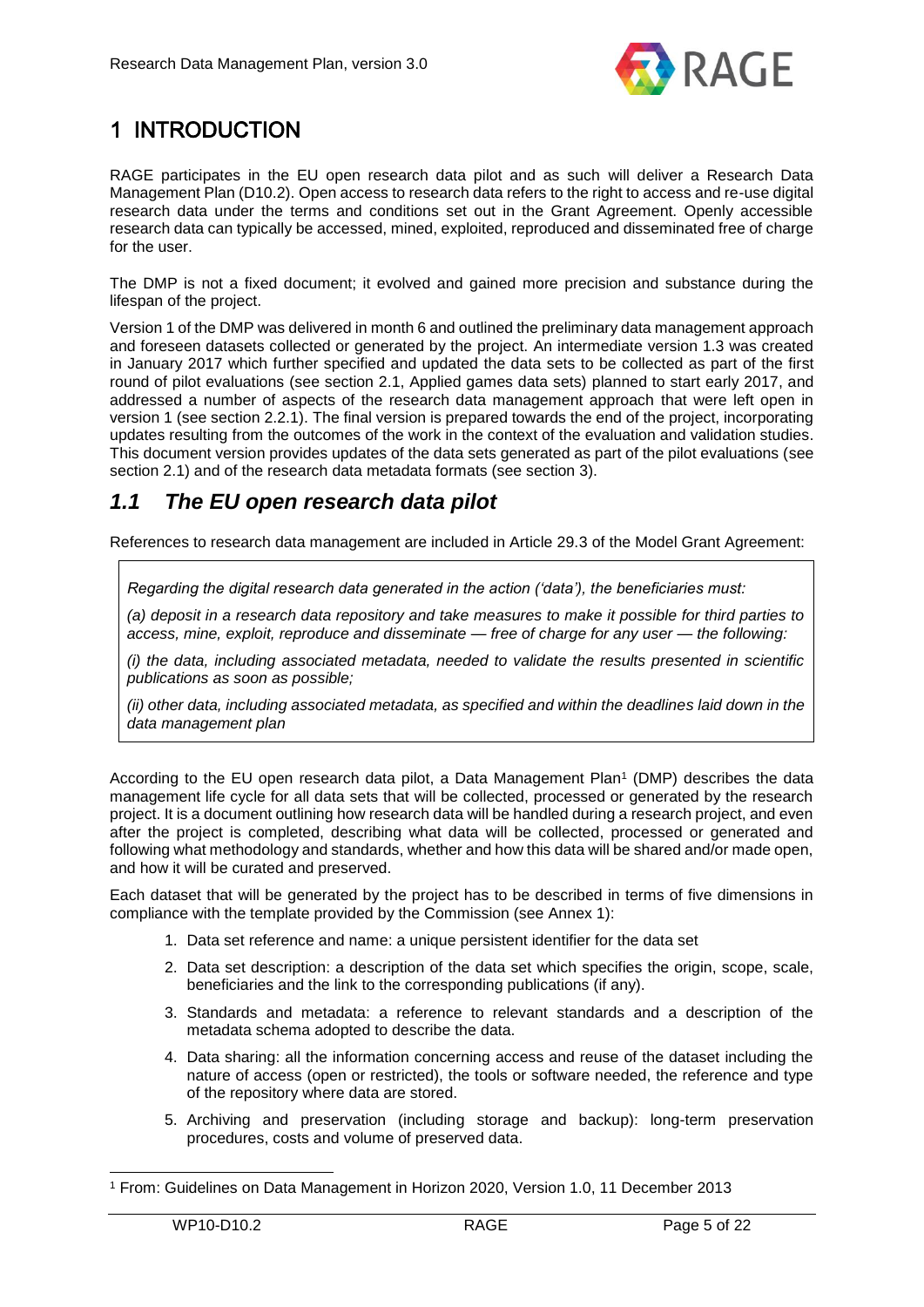

The DMP describes the data management life cycle of research data. Open access to the publications based on these research data (the 'golden road' to open access through Open Access publications, or the 'green road' through access to repositories and/or self-archiving<sup>2</sup>) are out of scope for the DMP and are described in the RAGE Dissemination Plan.

## <span id="page-6-0"></span>*1.2 The RAGE data management approach*

In addition to the above EU-requirements on data sets, the RAGE Grant Agreement<sup>3</sup> outlines the project's data management approach, comprising fifteen elements. These fifteen elements not only address the data management lifecycle but also address how to meet recent EU-guidelines and European and national legislation on ethics and data protection.

The three organizing principles are:

- **Ethics**, where the guiding principles are informed consent, privacy, voluntary participation, and (personal) data ownership (the right to change or delete personal data).
- **Data protection**, where the guiding principles are security in collection, storage, retrieval and destruction of data; anonymized personal data and confidentiality.
- **Open access**, where the guiding principle is that research data should be/remain available to fellow researchers free of charge for validation and (re)use.

The scope of this final version of the DMP builds on a number of other project deliverables:

- D8.3 *'First RAGE Evaluation Report',* which was delivered in month 33 by Technische Universität Graz. This deliverable describes presents the results of the formative evaluations on the RAGE components and Ecosystem portal and the validation studies in the context of the application scenarios (pilot round 1). It details on the evaluation instruments actually applied and data sets collected in the different evaluation tasks.
- D5.1 '*Scenario Arrangement document - round 1*' and D5.3 *'Pilots quality report round* 1' were delivered in month 21 and month 32 by Okkam. These documents outline the implementation plans and, respectively, the actual implementation details for the first round of RAGE pilots, including details related to design, methodology instruments, data policy and privacy policy quality assurance in the different application scenarios.
- MS16 *'Second Pilot Validation Instruments'*, providing an update on the procedures and tools to be used in the second round of pilot evaluations. The predecessor document (MS8) also included a chapter on the use of Zenodo.
- D8.4 *'Second RAGE Evaluation Report',* which was delivered in month 47 by Technische Universität Graz. This deliverable describes presents the results of the summative evaluations on the RAGE components and Ecosystem portal and the validation studies in the context of the application scenarios (pilot round 2). It details on the evaluation instruments actually applied and data sets collected in the different evaluation tasks.
- D5.2 '*Scenario Arrangement document - round 2*' and D5.3 *'Pilots quality report round* 2' were delivered in month 37 and month 47 by Okkam. These documents outline the implementation plans and, respectively, the actual implementation details for the first round of RAGE pilots, including details related to design, methodology instruments, data policy and privacy policy quality assurance in the different application scenarios.

<sup>2</sup> From: http://www.openaccess.nl/whatisopenaccess

<sup>3</sup> Annex 1 - Description of Action Part B, page 128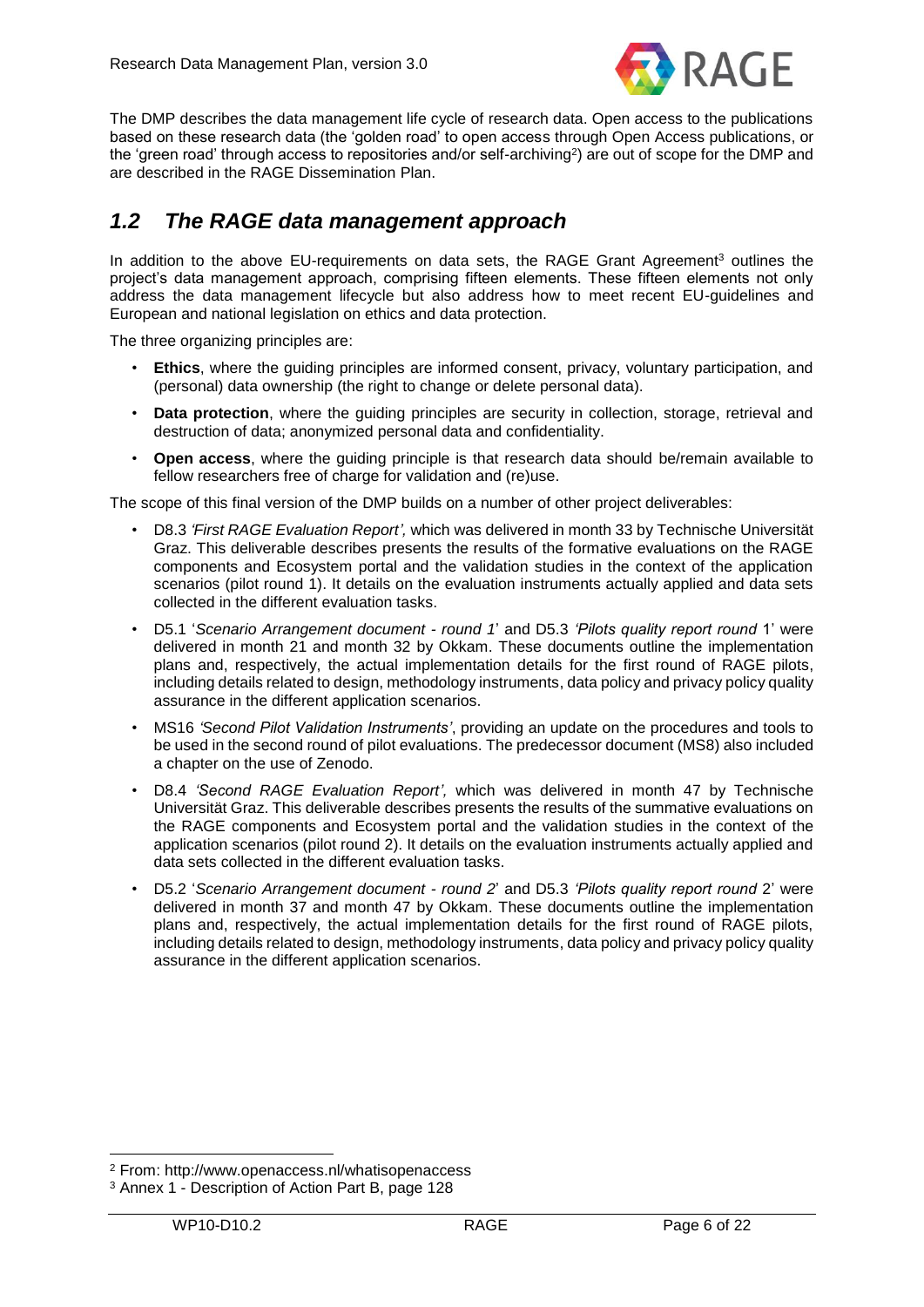

# <span id="page-7-0"></span>2 THE RAGE DATA MANAGEMENT PLAN

This final version of the DMP (month 48) is structured in the same way as the first version, comprising of two sections:

- The RAGE data management template (section 2.1). The template lists the research data sets in terms of their five dimensions as outlined in Annex 1. These data sets relate to the three main evaluation objects (Assets, Applied games, and Ecosystem). This section has been updated in accordance with the data sets generated and collected as part of the pilot evaluations, as compared to the data sets initially specified in this DMP.
- Implementing the RAGE research data management approach (section 2.2). This lists the fifteen principles of the project's data management approach and how and when these will be implemented. The principles are addressed by the adoption of OpenAIRE-Zenodo as the preferred open access repository to manage the project's research data and the guidelines of D8.1 '*RAGE Evaluation Framework and Guidelines'*.

## <span id="page-7-1"></span>*2.1 RAGE data management templates*

Evaluation and validation of the RAGE results focuses on three groups of data sets, as follows:<sup>4</sup> :

- **Assets (game components):** 
	- o Usability
	- o Software quality
- **Applied games:** 
	- o Educational effectiveness:
		- **Usability**
		- Game experience
		- **Learning effectiveness**
		- **Transfer effect**
	- o Pedagogical costs and benefits
- **Ecosystem services and processes:** 
	- o Quality
	- o Benefit

D8.1 '*RAGE Evaluation Framework and Guidelines*' further elaborates the evaluation questions, evaluation criteria, and methods for collecting and analyzing data to holistically evaluate the RAGE technologies.

| Data set: Assets - Usability |     |      |                                                                                                                                                                                                                   |
|------------------------------|-----|------|-------------------------------------------------------------------------------------------------------------------------------------------------------------------------------------------------------------------|
| Reference<br>(identifier)    | and | name | Once the data set is created and stored in the Zenodo open access<br>repository, its generated Digital Object Identifier assigned by Zenodo<br>will be published.                                                 |
| Description                  |     |      | Evaluation data collected on the ease with which functional software<br>assets can be used (understood, learned, used and are considered<br>attractive) by a game developer in creating a game, and data on their |

<sup>4</sup> Annex 1 - Description of Action, p. 35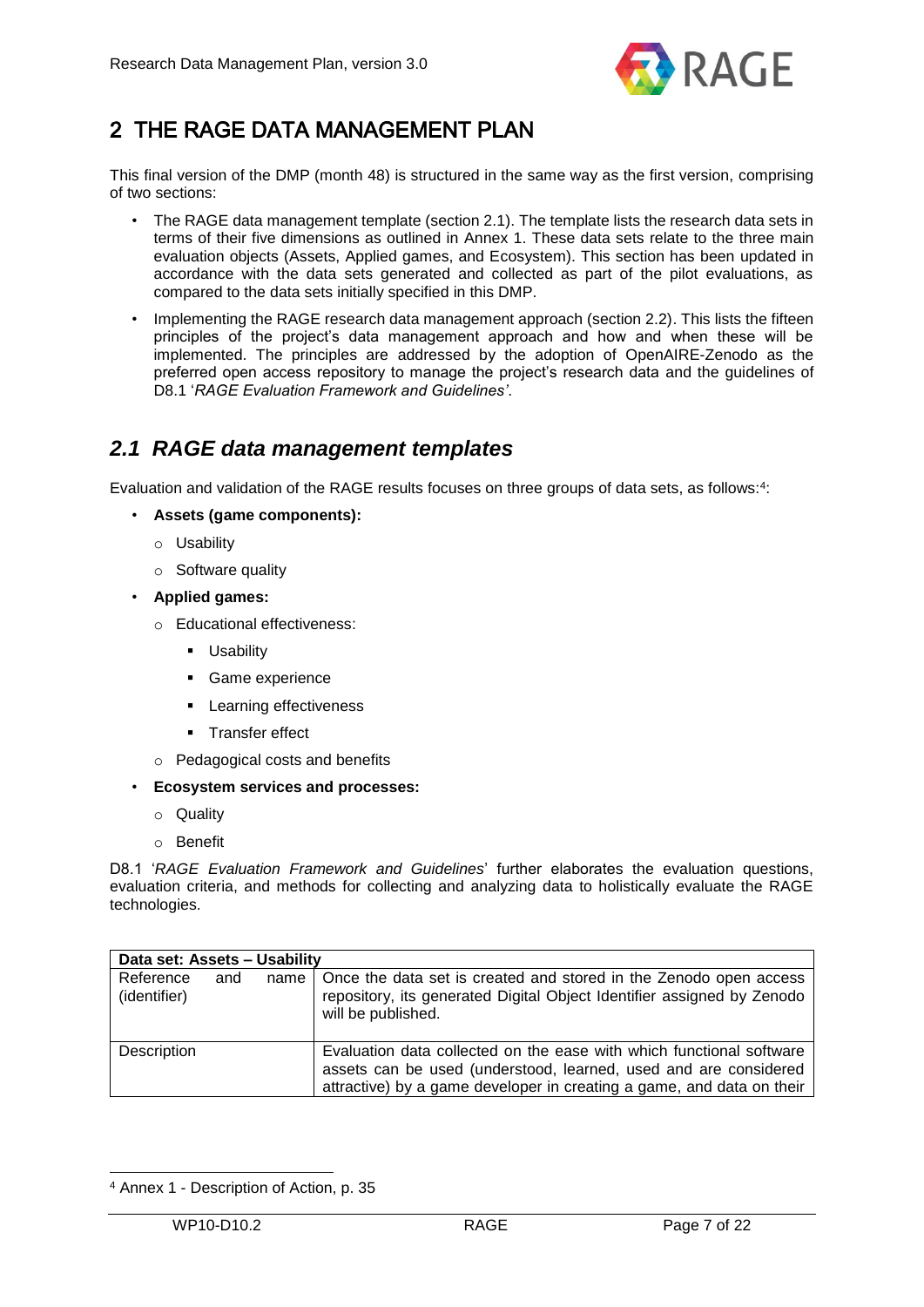

|                        | acceptability (relevance) - whether and how the software assets will be<br>used in the real game development world <sup>5</sup> .                                                                                                                                                                                                                                                                                                                                                                                                                                                                                                                        |
|------------------------|----------------------------------------------------------------------------------------------------------------------------------------------------------------------------------------------------------------------------------------------------------------------------------------------------------------------------------------------------------------------------------------------------------------------------------------------------------------------------------------------------------------------------------------------------------------------------------------------------------------------------------------------------------|
|                        | Data are collected through (online) questionnaires, structured<br>observations and prototyping. Data collection is based on both shared<br>instruments and independent local instruments.                                                                                                                                                                                                                                                                                                                                                                                                                                                                |
|                        | Scientific publications based on these data and their authors <sup>6</sup> will be<br>referenced here as well.                                                                                                                                                                                                                                                                                                                                                                                                                                                                                                                                           |
| Standards and metadata | To enable fellow researchers to search and access the open data sets<br>produced in RAGE, the consideration of metadata standards as well as<br>(quasi) standardized vocabularies is crucial. RAGE will provide a<br>stakeholder-centered framework for metadata descriptions of RAGE<br>data sets on the basis of existing standards such as Dublin Core and<br>established classification approaches such as those of the ACM and<br>the APA. This vocabulary will be implemented for the 'RAGE WP8'<br>community in the OpenAire-Zenodo open access repository by<br>TUGraz.                                                                          |
|                        | A detailed description of the approach is provided in chapter 3.                                                                                                                                                                                                                                                                                                                                                                                                                                                                                                                                                                                         |
|                        |                                                                                                                                                                                                                                                                                                                                                                                                                                                                                                                                                                                                                                                          |
| Data sharing           | The research and evaluation data is managed in the OpenAire-Zenodo<br>open access repository by TUGraz, for which it has created and<br>manages the 'RAGE WP8' community in Zenodo. The data access<br>procedures and technical mechanisms for dissemination are defined by<br>Zenodo's functionality. Zenodo exposes its data to OpenAIRE, helping<br>researchers to comply with the Open Access demands from the EC and<br>the ERCs. The data controller will award the appropriate (creative<br>commons or closed) license to each data set, depending on the<br>sensitivity of the data (preferably anonymized data with an open access<br>license). |

|                           | Data set: Assets - Software quality |      |                                                                                                                                                                                                                                                                                                                                                                                                                                                                                                                                                                                                                                   |
|---------------------------|-------------------------------------|------|-----------------------------------------------------------------------------------------------------------------------------------------------------------------------------------------------------------------------------------------------------------------------------------------------------------------------------------------------------------------------------------------------------------------------------------------------------------------------------------------------------------------------------------------------------------------------------------------------------------------------------------|
| Reference<br>(identifier) | and                                 | name | Once the data set is created and stored in the Zenodo open access<br>repository, its generated Digital Object Identifier assigned by Zenodo<br>will be published.                                                                                                                                                                                                                                                                                                                                                                                                                                                                 |
| Description               |                                     |      | Evaluation data collected on the quality of the functional software<br>assets, with a focus on the added value and effect on the game<br>development process. This includes the perceived usefulness for game<br>development, the impact of asset integration on game engineering,<br>asset functionality, perceived benefits and cost effectiveness (costs<br>and benefits) for game development and applied games.<br>Data are collected through questionnaires, structured observations,<br>prototyping, or interviews/focus groups. Data collection is based on<br>both shared instruments and independent local instruments. |

<sup>5</sup>Bevan, N., Kirakowski, J., Maissel., J. What is Usability? Proc. of the 4th Int. Conf. on HCI, Stuttgart, Germany, Sept. 1991

<sup>6</sup> E.g. through unique global IDs like ORCID IDs

1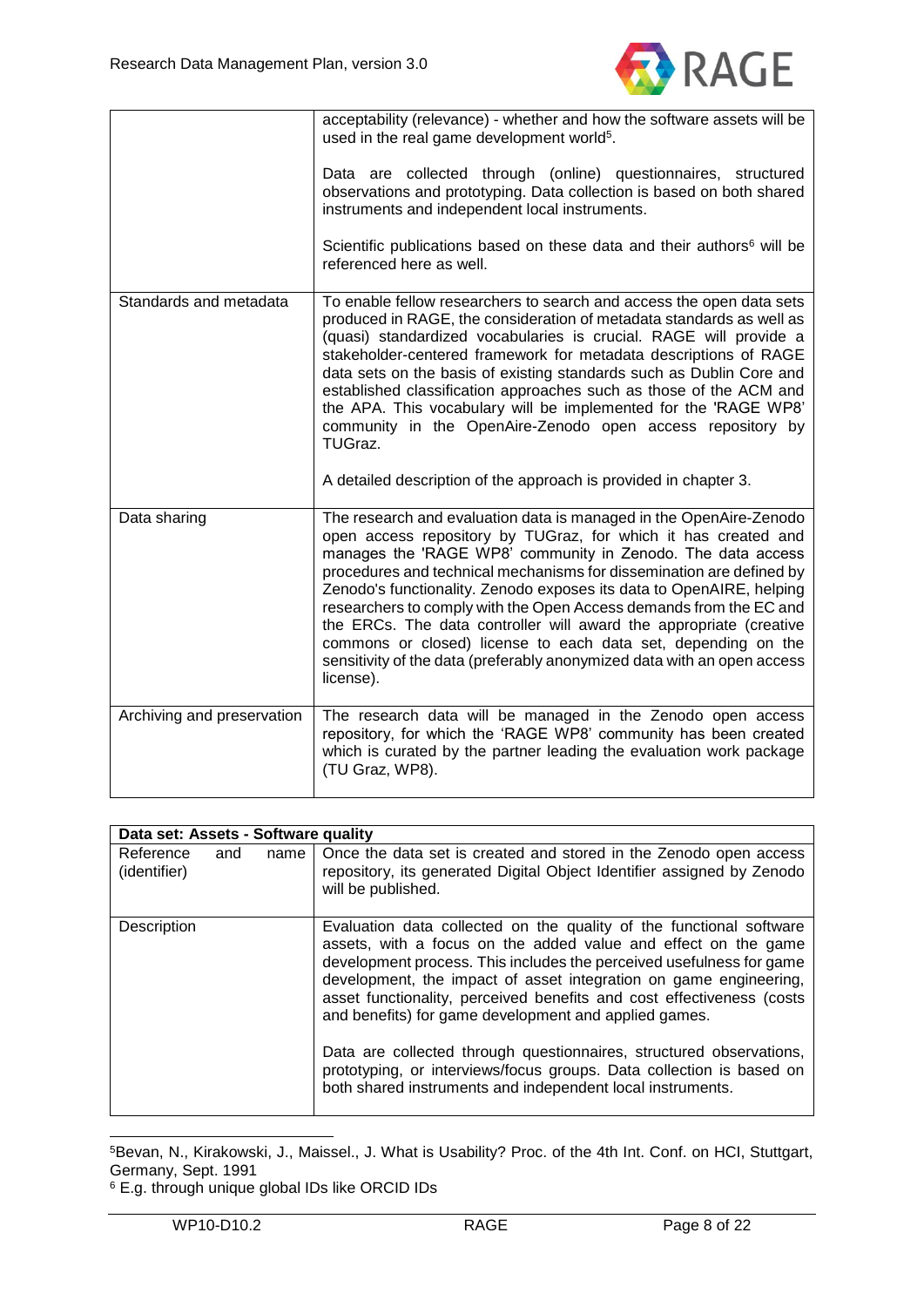

|                            | Scientific publications based on these data and their authors will be<br>referenced here as well.                                                                                                                                                                                                                                                                                                                                                                                                                                                                                                                                                        |
|----------------------------|----------------------------------------------------------------------------------------------------------------------------------------------------------------------------------------------------------------------------------------------------------------------------------------------------------------------------------------------------------------------------------------------------------------------------------------------------------------------------------------------------------------------------------------------------------------------------------------------------------------------------------------------------------|
| Standards and metadata     | To enable fellow researchers to search and access the open data sets<br>produced in RAGE, the consideration of metadata standards as well as<br>(quasi) standardized vocabularies is crucial. RAGE will provide a<br>stakeholder-centered framework for metadata descriptions of RAGE<br>data sets on the basis of existing standards such as Dublin Core and<br>established classification approaches such as those of the ACM and<br>the APA. This vocabulary will be implemented for the 'RAGE WP8'<br>community in the OpenAire-Zenodo open access repository by<br>TUGraz.<br>A detailed description of the approach is provided in chapter 3.      |
| Data sharing               | The research and evaluation data is managed in the OpenAire-Zenodo<br>open access repository by TUGraz, for which it has created and<br>manages the 'RAGE WP8' community in Zenodo. The data access<br>procedures and technical mechanisms for dissemination are defined by<br>Zenodo's functionality. Zenodo exposes its data to OpenAIRE, helping<br>researchers to comply with the Open Access demands from the EC and<br>the ERCs. The data controller will award the appropriate (creative<br>commons or closed) license to each data set, depending on the<br>sensitivity of the data (preferably anonymized data with an open access<br>license). |
| Archiving and preservation | The research data will be managed in the Zenodo open access<br>repository, for which the 'RAGE WP8' community has been created<br>which is curated by the partner leading the evaluation work package<br>(TU Graz, WP8).                                                                                                                                                                                                                                                                                                                                                                                                                                 |

|                                  |      | Data set: Applied games - Educational effectiveness                                                                                                                                                                                                                                                                                                                                                                                                 |
|----------------------------------|------|-----------------------------------------------------------------------------------------------------------------------------------------------------------------------------------------------------------------------------------------------------------------------------------------------------------------------------------------------------------------------------------------------------------------------------------------------------|
| Reference<br>and<br>(identifier) | name | Once the data set is created and stored in the Zenodo open access<br>repository, its generated Digital Object Identifier assigned by Zenodo<br>will be published.                                                                                                                                                                                                                                                                                   |
| Description                      |      | Evaluation data collected on the educational effectiveness of applied<br>games for learners and training providers.                                                                                                                                                                                                                                                                                                                                 |
|                                  |      | This covers the following aspects:                                                                                                                                                                                                                                                                                                                                                                                                                  |
|                                  |      | Usability: Are users able to interact easily with the applied<br>$\circ$<br>games?<br>Game experience: How do end users experience the use of the<br>$\circ$<br>applied games? (e.g. in terms of enjoyment, flow, usefulness for<br>learning)<br>Learning effectiveness: Do the applied games effectively support<br>$\circ$                                                                                                                        |
|                                  |      | learning?<br>Transfer effect: Do the applied games support transfer of acquired<br>$\circ$<br>knowledge/skills to the performance context?                                                                                                                                                                                                                                                                                                          |
|                                  |      | Data is collected through a mix of evaluation instruments, combining<br>qualitative and quantitative data (e.g. open answers and ratings) as well<br>as subjective and objective measures (e.g. self-reports and actual test<br>performance). Importantly, also a combination of post- or retrospective<br>assessments (e.g. questionnaire feedback after game session) with<br>continuous data or in-game data (e.g. observations, game-based user |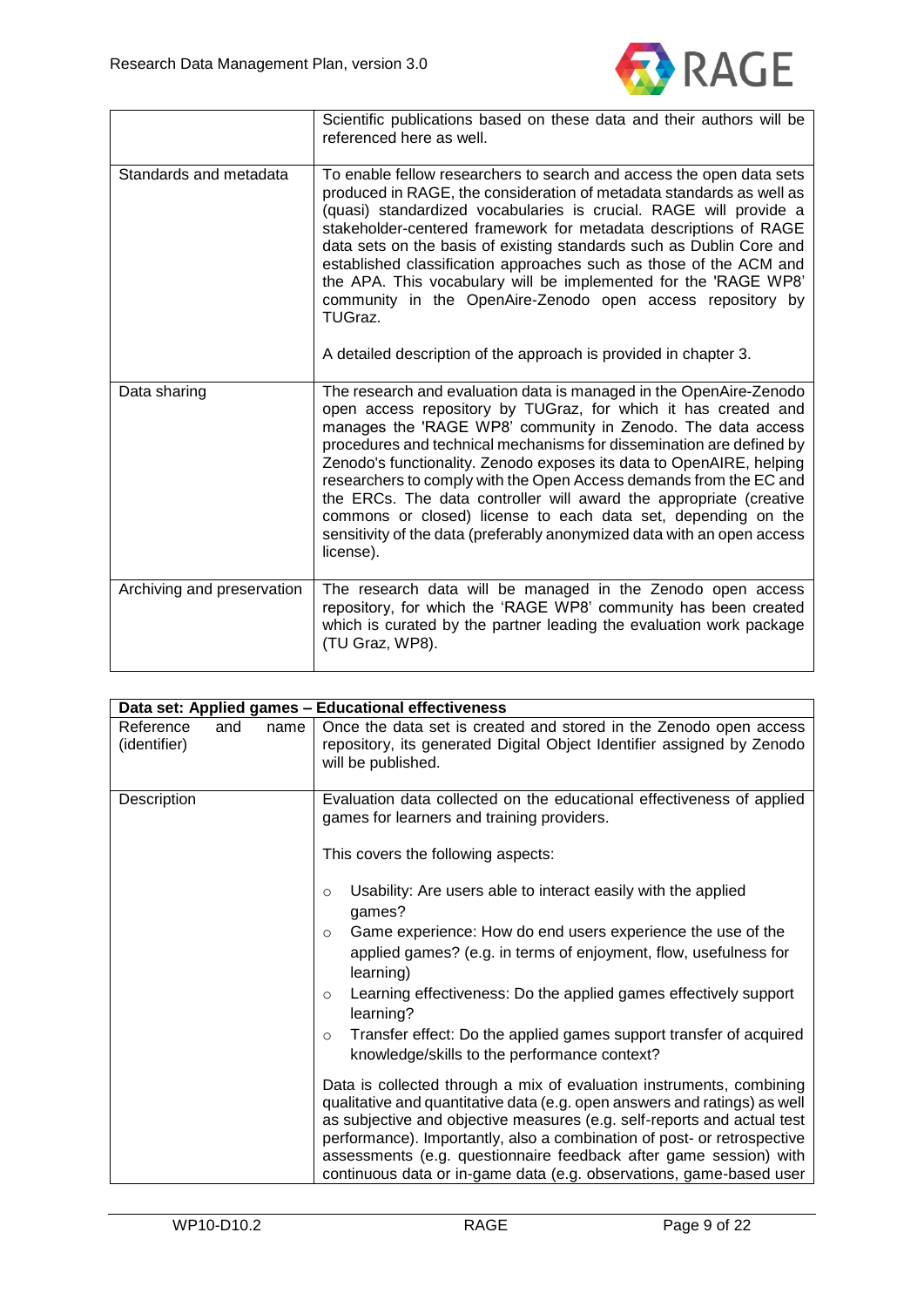

|                            | data) is used. The mixed-method approach in evaluation instruments<br>provides the possibility of data triangulation and a more comprehensive<br>understanding of educational effectiveness.                                                                                                                                                                                                                                                                                                                                                                                                                                                             |
|----------------------------|----------------------------------------------------------------------------------------------------------------------------------------------------------------------------------------------------------------------------------------------------------------------------------------------------------------------------------------------------------------------------------------------------------------------------------------------------------------------------------------------------------------------------------------------------------------------------------------------------------------------------------------------------------|
|                            | Scientific publications based on these data and their authors <sup>7</sup> will be<br>referenced here as well.                                                                                                                                                                                                                                                                                                                                                                                                                                                                                                                                           |
| Standards and metadata     | To enable fellow researchers to search and access the open data sets<br>produced in RAGE, the consideration of metadata standards as well as<br>(quasi) standardized vocabularies is crucial. RAGE will provide a<br>stakeholder-centered framework for metadata descriptions of RAGE<br>data sets on the basis of existing standards such as Dublin Core and<br>established classification approaches such as those of the ACM and<br>the APA. This vocabulary will be implemented for the 'RAGE WP8'<br>community in the OpenAire-Zenodo open access repository by<br>TUGraz.                                                                          |
|                            | A detailed description of the approach is provided in chapter 3.                                                                                                                                                                                                                                                                                                                                                                                                                                                                                                                                                                                         |
| Data sharing               | The research and evaluation data is managed in the OpenAire-Zenodo<br>open access repository by TUGraz, for which it has created and<br>manages the 'RAGE WP8' community in Zenodo. The data access<br>procedures and technical mechanisms for dissemination are defined by<br>Zenodo's functionality. Zenodo exposes its data to OpenAIRE, helping<br>researchers to comply with the Open Access demands from the EC and<br>the ERCs. The data controller will award the appropriate (creative<br>commons or closed) license to each data set, depending on the<br>sensitivity of the data (preferably anonymized data with an open access<br>license). |
| Archiving and preservation | The research data will be managed in the Zenodo open access<br>repository, for which the 'RAGE WP8' community has been created<br>which is curated by the partner leading the evaluation work package<br>(TU Graz, WP8).                                                                                                                                                                                                                                                                                                                                                                                                                                 |

| Data set: Applied games - Pedagogical costs and benefits |                                                                                                                                                                                                                                                                                                                                                                                                                                                                                                        |  |
|----------------------------------------------------------|--------------------------------------------------------------------------------------------------------------------------------------------------------------------------------------------------------------------------------------------------------------------------------------------------------------------------------------------------------------------------------------------------------------------------------------------------------------------------------------------------------|--|
| Reference<br>and<br>name<br>(identifier)                 | Once the data set is created and stored in the Zenodo open access<br>repository, its generated Digital Object Identifier assigned by Zenodo<br>will be published.                                                                                                                                                                                                                                                                                                                                      |  |
| Description                                              | Evaluation data collected on experienced or expected benefits and<br>additional costs of the application and integration of RAGE applied<br>games in training.                                                                                                                                                                                                                                                                                                                                         |  |
|                                                          | The main evaluation and data collection instruments consist in surveys<br>and semi-structured interviews with training developers. Data collection<br>is based on shared instruments across pilot studies and independent<br>local instruments.                                                                                                                                                                                                                                                        |  |
| Standards and metadata                                   | To enable fellow researchers to search and access the open data sets<br>produced in RAGE, the consideration of metadata standards as well as<br>(quasi) standardized vocabularies is crucial. RAGE will provide a<br>stakeholder-centered framework for metadata descriptions of RAGE<br>data sets on the basis of existing standards such as Dublin Core and<br>established classification approaches such as those of the ACM and<br>the APA. This vocabulary will be implemented for the 'RAGE WP8' |  |

<sup>-</sup><sup>7</sup> E.g. through unique global IDs like ORCID IDs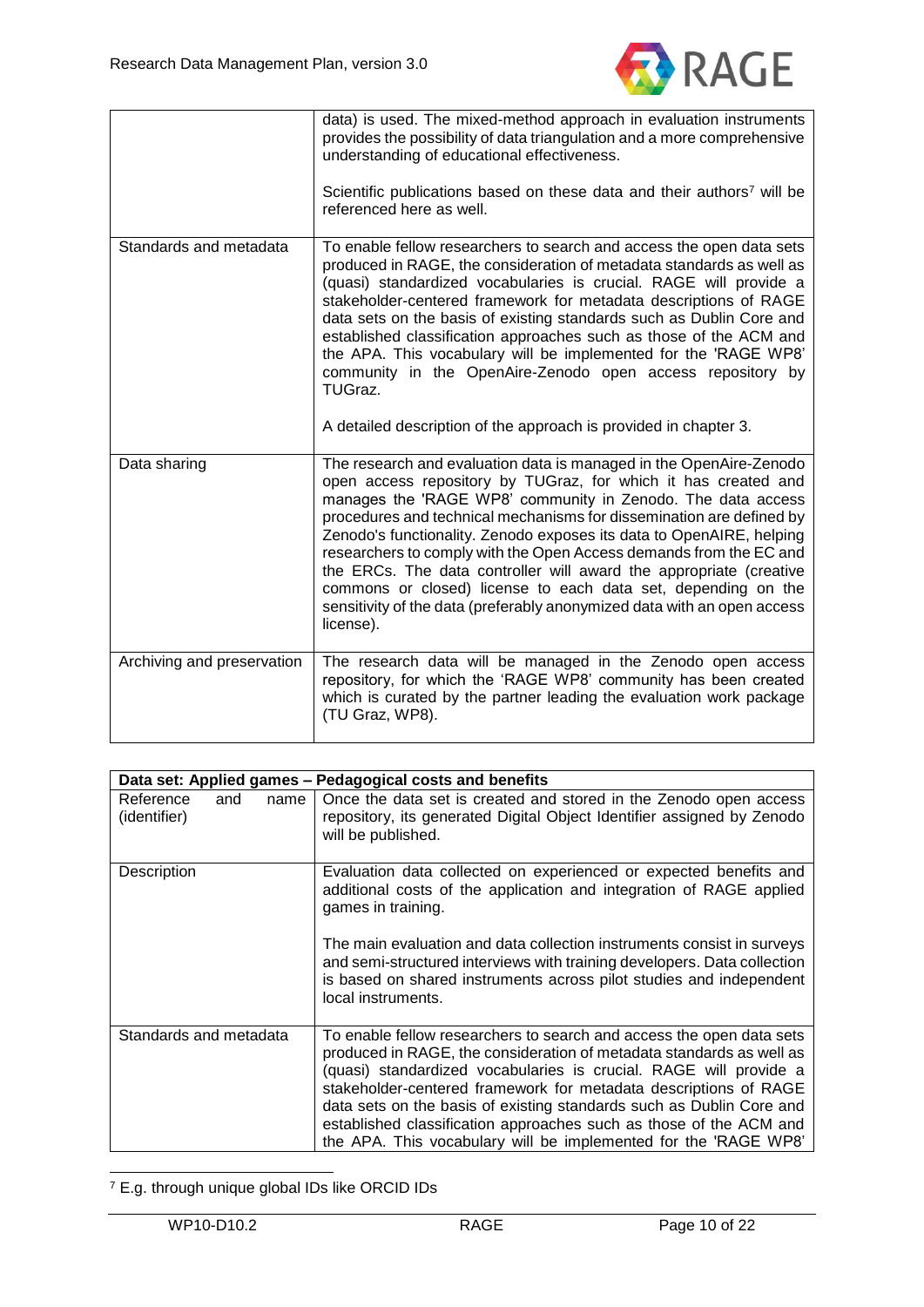

|                            | community in the OpenAire-Zenodo open access repository by<br>TUGraz.<br>A detailed description of the approach is provided in chapter 3.                                                                                                                                                                                                                                                                                                                                                                                                                                                                                                                |
|----------------------------|----------------------------------------------------------------------------------------------------------------------------------------------------------------------------------------------------------------------------------------------------------------------------------------------------------------------------------------------------------------------------------------------------------------------------------------------------------------------------------------------------------------------------------------------------------------------------------------------------------------------------------------------------------|
| Data sharing               | The research and evaluation data is managed in the OpenAire-Zenodo<br>open access repository by TUGraz, for which it has created and<br>manages the 'RAGE WP8' community in Zenodo. The data access<br>procedures and technical mechanisms for dissemination are defined by<br>Zenodo's functionality. Zenodo exposes its data to OpenAIRE, helping<br>researchers to comply with the Open Access demands from the EC and<br>the ERCs. The data controller will award the appropriate (creative<br>commons or closed) license to each data set, depending on the<br>sensitivity of the data (preferably anonymized data with an open access<br>license). |
| Archiving and preservation | The research data will be managed in the Zenodo open access<br>repository, for which the 'RAGE WP8' community has been created<br>which is curated by the partner leading the evaluation work package<br>(TU Graz, WP8).                                                                                                                                                                                                                                                                                                                                                                                                                                 |

|                                          | Data set: Ecosystem services and processes - quality                                                                                                                                                                                                                                                                                                                                                                                                                                                                                                                                                                                                |  |
|------------------------------------------|-----------------------------------------------------------------------------------------------------------------------------------------------------------------------------------------------------------------------------------------------------------------------------------------------------------------------------------------------------------------------------------------------------------------------------------------------------------------------------------------------------------------------------------------------------------------------------------------------------------------------------------------------------|--|
| Reference<br>and<br>name<br>(identifier) | Once the data set is created and stored in the Zenodo open access<br>repository, its generated Digital Object Identifier assigned by Zenodo<br>will be published.                                                                                                                                                                                                                                                                                                                                                                                                                                                                                   |  |
| Description                              | Evaluation data collected on the quality of the ecosystem services and<br>processes for different stakeholder groups in the context of applied<br>games, in terms of e.g. usability, system performance and features,<br>import/export quality, and tutorial quality.                                                                                                                                                                                                                                                                                                                                                                               |  |
|                                          | Data are collected through questionnaires, ratings, prototyping, or<br>interviews/focus groups. Data collection is primarily based on shared<br>instruments. In addition, from common logging and tracking data<br>gathered and managed by the ecosystem, relevant data on the usage<br>of the ecosystem will be explored and used for evaluation purposes.                                                                                                                                                                                                                                                                                         |  |
|                                          | Scientific publications based on these data and their authors will be<br>referenced here as well.                                                                                                                                                                                                                                                                                                                                                                                                                                                                                                                                                   |  |
| Standards and metadata                   | To enable fellow researchers to search and access the open data sets<br>produced in RAGE, the consideration of metadata standards as well as<br>(quasi) standardized vocabularies is crucial. RAGE will provide a<br>stakeholder-centered framework for metadata descriptions of RAGE<br>data sets on the basis of existing standards such as Dublin Core and<br>established classification approaches such as those of the ACM and<br>the APA. This vocabulary will be implemented for the 'RAGE WP8'<br>community in the OpenAire-Zenodo open access repository by<br>TUGraz.<br>A detailed description of the approach is provided in chapter 3. |  |
|                                          |                                                                                                                                                                                                                                                                                                                                                                                                                                                                                                                                                                                                                                                     |  |
| Data sharing                             | The research and evaluation data is managed in the OpenAire-Zenodo<br>open access repository by TUGraz, for which it has created and<br>manages the 'RAGE WP8' community in Zenodo. The data access<br>procedures and technical mechanisms for dissemination are defined by<br>Zenodo's functionality. Zenodo exposes its data to OpenAIRE, helping<br>researchers to comply with the Open Access demands from the EC and                                                                                                                                                                                                                           |  |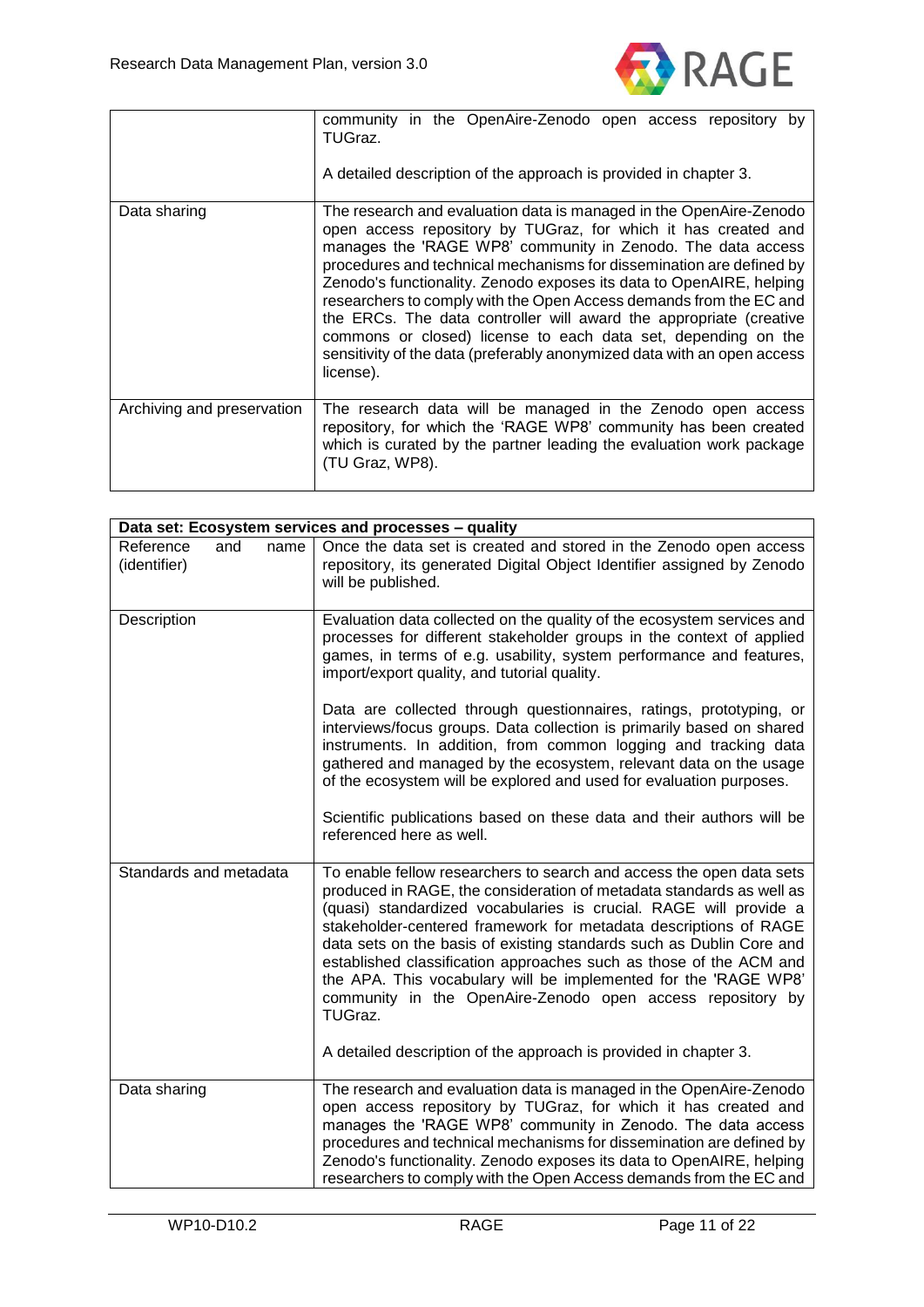

|                            | the ERCs. The data controller will award the appropriate (creative<br>commons or closed) license to each data set, depending on the<br>sensitivity of the data (preferably anonymized data with an open access<br>license). |
|----------------------------|-----------------------------------------------------------------------------------------------------------------------------------------------------------------------------------------------------------------------------|
| Archiving and preservation | The research data will be managed in the Zenodo open access<br>repository, for which the 'RAGE WP8' community has been created<br>which is curated by the partner leading the evaluation work package<br>(TU Graz, WP8).    |

| Data set: Ecosystem services and processes - benefit |                                                                                                                                                                                                                                                                                                                                                                                                                                                                                                                                                                                                                                                          |  |  |  |
|------------------------------------------------------|----------------------------------------------------------------------------------------------------------------------------------------------------------------------------------------------------------------------------------------------------------------------------------------------------------------------------------------------------------------------------------------------------------------------------------------------------------------------------------------------------------------------------------------------------------------------------------------------------------------------------------------------------------|--|--|--|
| Reference<br>and<br>name<br>(identifier)             | Once the data set is created and stored in the Zenodo open access<br>repository, its generated Digital Object Identifier assigned by Zenodo<br>will be published.                                                                                                                                                                                                                                                                                                                                                                                                                                                                                        |  |  |  |
| Description                                          | Evaluation data collected on users' perception of ecosystem services<br>and processes in terms of perceived added value, usefulness and user<br>acceptance.                                                                                                                                                                                                                                                                                                                                                                                                                                                                                              |  |  |  |
|                                                      | Data will be collected through explicit data collection via questionnaires,<br>prototyping, or interviews/focus groups with shared instruments. In<br>addition, usage data logged by the ecosystem will be exploited for<br>evaluation purposes and complement subjective evaluation feedback.                                                                                                                                                                                                                                                                                                                                                           |  |  |  |
|                                                      | Scientific publications based on these data and their authors will be<br>referenced here as well.                                                                                                                                                                                                                                                                                                                                                                                                                                                                                                                                                        |  |  |  |
| Standards and metadata                               | To enable fellow researchers to search and access the open data sets<br>produced in RAGE, the consideration of metadata standards as well as<br>(quasi) standardized vocabularies is crucial. RAGE will provide a<br>stakeholder-centered framework for metadata descriptions of RAGE<br>data sets on the basis of existing standards such as Dublin Core and<br>established classification approaches such as those of the ACM and<br>the APA. This vocabulary will be implemented for the 'RAGE WP8'<br>community in the OpenAire-Zenodo open access repository by<br>TUGraz.                                                                          |  |  |  |
|                                                      | A detailed description of the approach is provided in chapter 3.                                                                                                                                                                                                                                                                                                                                                                                                                                                                                                                                                                                         |  |  |  |
| Data sharing                                         | The research and evaluation data is managed in the OpenAire-Zenodo<br>open access repository by TUGraz, for which it has created and<br>manages the 'RAGE WP8' community in Zenodo. The data access<br>procedures and technical mechanisms for dissemination are defined by<br>Zenodo's functionality. Zenodo exposes its data to OpenAIRE, helping<br>researchers to comply with the Open Access demands from the EC and<br>the ERCs. The data controller will award the appropriate (creative<br>commons or closed) license to each data set, depending on the<br>sensitivity of the data (preferably anonymized data with an open access<br>license). |  |  |  |
| Archiving and preservation                           | The research data will be managed in the Zenodo open access<br>repository, for which the 'RAGE WP8' community has been created<br>which is curated by the partner leading the evaluation work package<br>(TU Graz, WP8).                                                                                                                                                                                                                                                                                                                                                                                                                                 |  |  |  |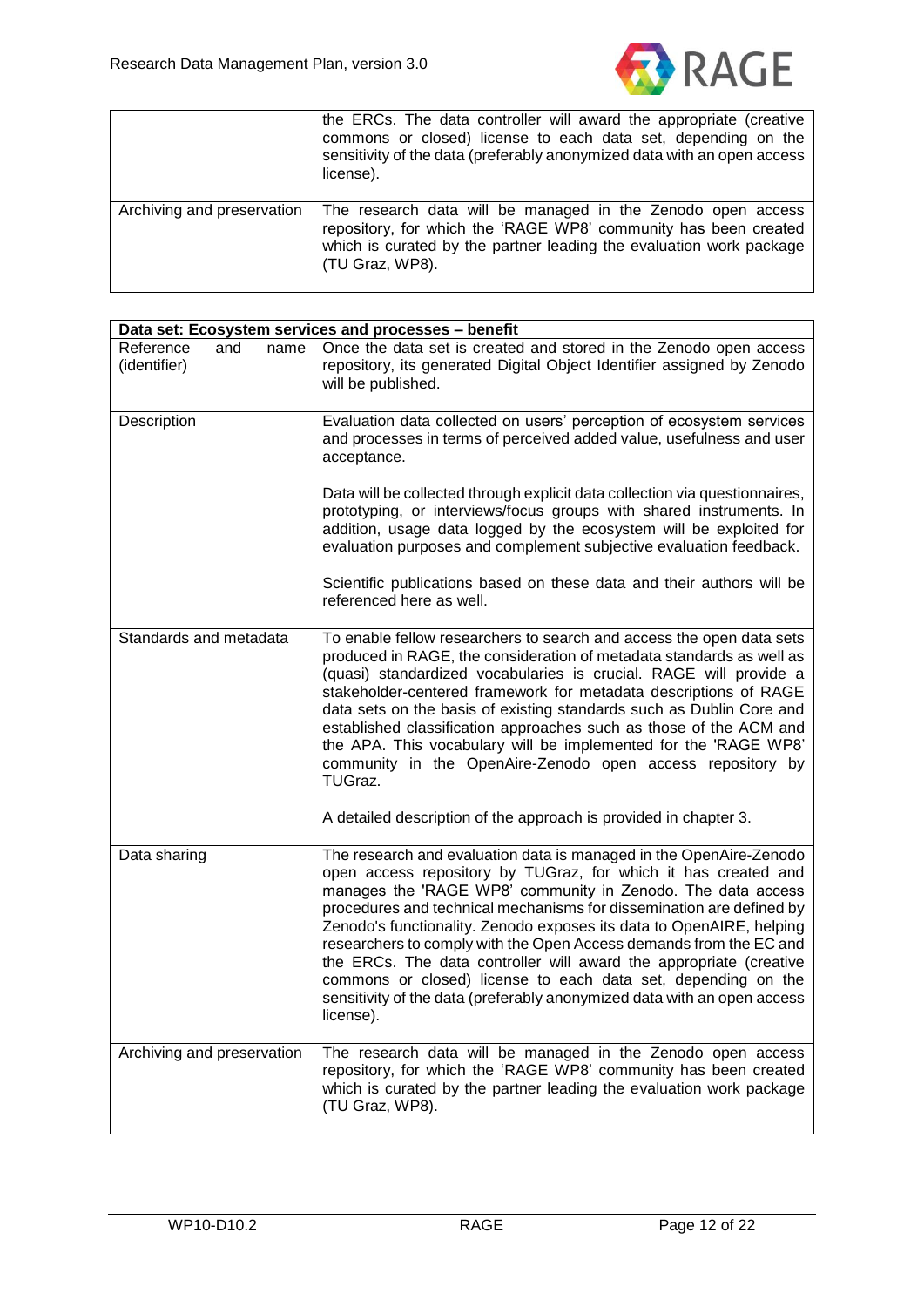

# <span id="page-13-0"></span>*2.2 Implementing the RAGE research data management approach*

## <span id="page-13-1"></span>*2.2.1 RAGE research data management approach and its implementation*

The RAGE Grant Agreement outlines fifteen elements as part of its data management approach. Below we list each of them together with their proposed implementation strategy.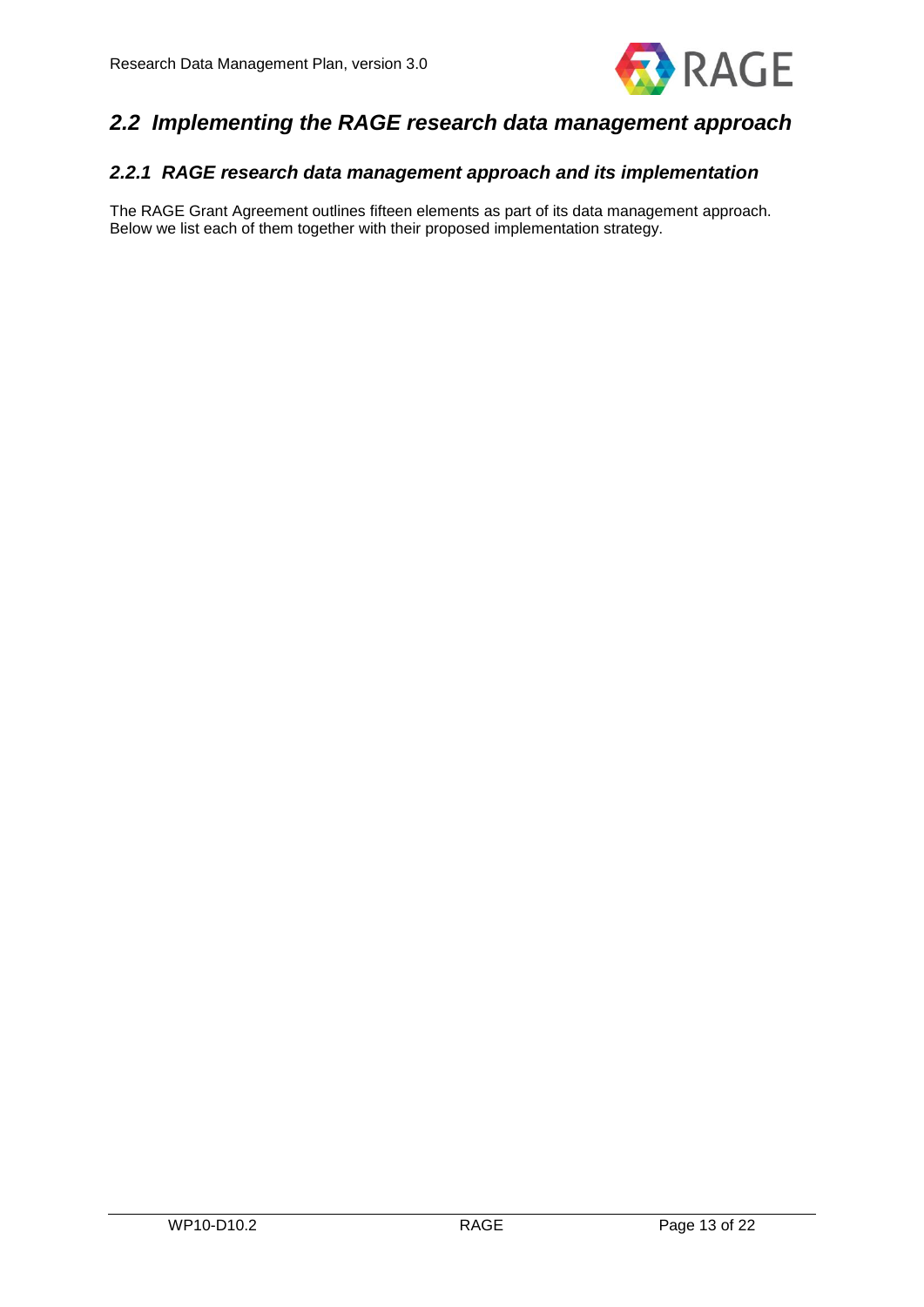

| #              | <b>RAGE DM principle</b>    | Description <sup>8</sup>                                                                                                                                                                                                                                                                                                                                                                                                      | <b>Proposed implementation actions</b>                                                                                                                                                                                                                                                                                                                                                                                                                                                                                                                                                                                                                                                                 | Implementation                                       |
|----------------|-----------------------------|-------------------------------------------------------------------------------------------------------------------------------------------------------------------------------------------------------------------------------------------------------------------------------------------------------------------------------------------------------------------------------------------------------------------------------|--------------------------------------------------------------------------------------------------------------------------------------------------------------------------------------------------------------------------------------------------------------------------------------------------------------------------------------------------------------------------------------------------------------------------------------------------------------------------------------------------------------------------------------------------------------------------------------------------------------------------------------------------------------------------------------------------------|------------------------------------------------------|
| $\mathbf 1$    | RAGE EDP-group              | Within RAGE we will install an internal<br>ethics and data protection group for<br>identifying mechanisms for handling                                                                                                                                                                                                                                                                                                        | Form the RAGE ethics and data protection<br>group comprising Eric Kluijfhout, Rubén<br>Riestra, Christina Steiner (after version 1                                                                                                                                                                                                                                                                                                                                                                                                                                                                                                                                                                     | Realised in M6                                       |
|                |                             | personal data properly and for the<br>alignment across different pilots.                                                                                                                                                                                                                                                                                                                                                      | replaced by Michael Kickmeier-Rust),<br>Sabina Guaylupo, Andrea Molinari and<br>Matthias Hemmje.                                                                                                                                                                                                                                                                                                                                                                                                                                                                                                                                                                                                       |                                                      |
|                |                             |                                                                                                                                                                                                                                                                                                                                                                                                                               | This group is responsible for compiling the<br>first version of the DMP delivered in month 6.                                                                                                                                                                                                                                                                                                                                                                                                                                                                                                                                                                                                          |                                                      |
| $\overline{2}$ | Localised<br>responsibility | We will opt for a decentralised<br>approach, since the particular<br>approaches and preferences to ethics<br>and data protection is at the discretion<br>of the separate research partners.<br>Every out of 6 local pilots will be<br>assigned a local responsible<br>researcher to take into account local<br>ethical guidelines and data protection<br>procedures as well as transcending EU<br>guidelines and regulations. | Each research institute involved in a pilot<br>and/or empirical evaluation assigns a<br>national responsible researcher.<br>As a first task, this researcher will collect<br>information on institutional and national<br>ethical guidelines and data protection<br>procedures and share this. Next, the<br>responsible researchers will discuss their<br>findings.<br>The preliminary outcomes will serve as input<br>to the RAGE Evaluation Framework and<br>Guidelines (D8.1, month 12).                                                                                                                                                                                                            | Covered in D8.1, annex A2.5                          |
| 3              | Localised<br>procedures     | The pilots will conform to<br>local/institutional procedures and<br>approvals by local/institutional ethics<br>and data protection authorities. Signed<br>copies of approvals will be timely made<br>available to the European Commission.                                                                                                                                                                                    | The local responsible researcher submits the<br>pilot research design to the respective<br>institutional and/or national authorities, and<br>upon approval make this available to the<br>European Commission. Ethical approvals will<br>be collected and stored by the data<br>protection group.<br>The pilots mainly relate to T8.5 Validation<br>studies in application scenarios', but this<br>principle relates to all WP8 tasks in which<br>data is collected.<br>Defining the exact procedure within the<br>context of the pilot design and execution is a<br>shared responsibility between WP5 (Task<br>5.1: Aligning the approaches to application<br>scenario arrangement) and WP8 (Task 8.1: | Covered in D8.1, annex A2, D5.1-<br>D <sub>5.4</sub> |

<sup>8</sup> See Annex 1 - Description of the Action Part B, page 128

 $\overline{a}$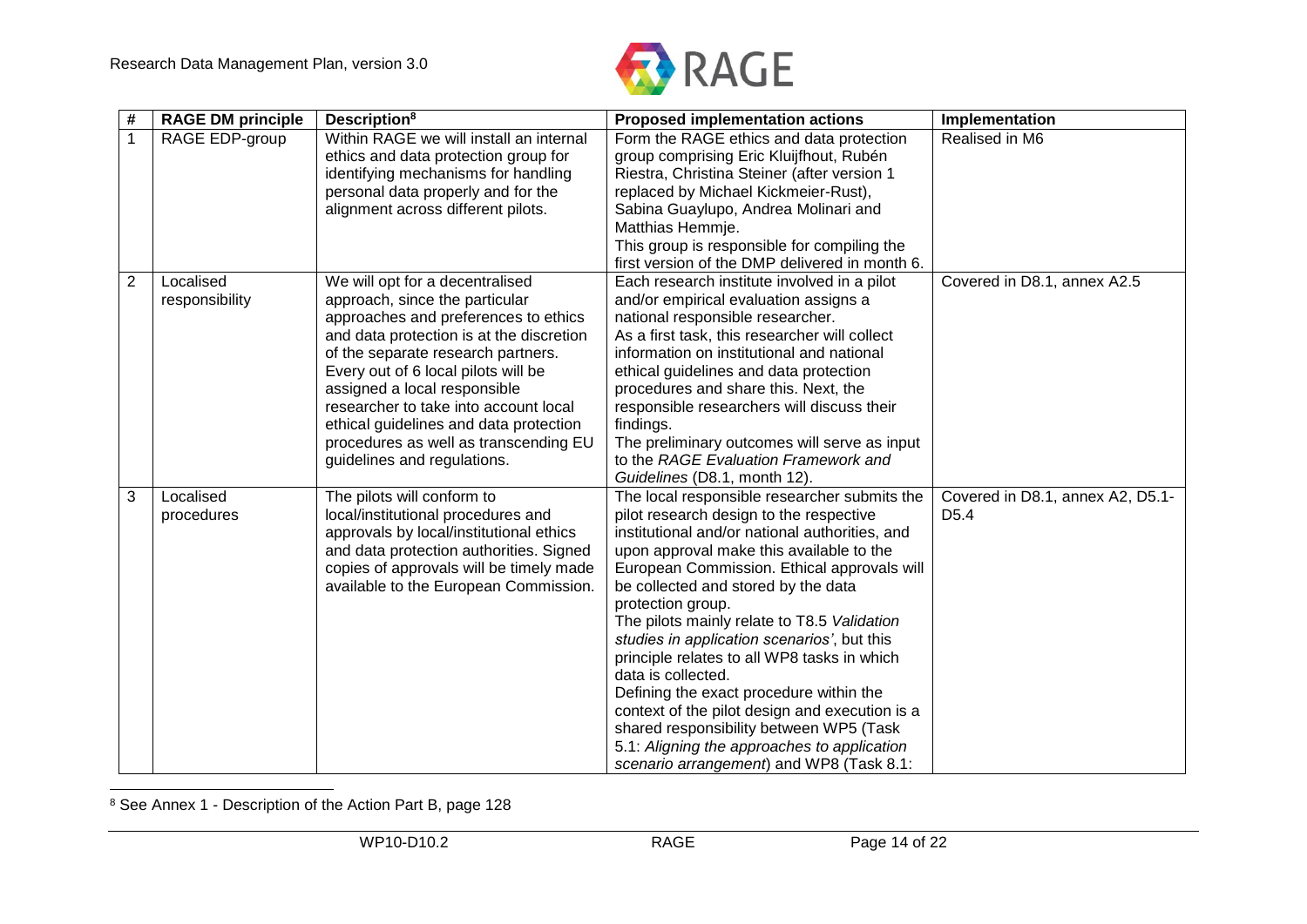

|   |                                        |                                                                                                                                                                                          | <b>RAGE Evaluation Framework and</b><br>Guidelines).                                                                                                                                                                                                                                                                                                                                                                                                                                                                                                             |                                                                                                                                        |
|---|----------------------------------------|------------------------------------------------------------------------------------------------------------------------------------------------------------------------------------------|------------------------------------------------------------------------------------------------------------------------------------------------------------------------------------------------------------------------------------------------------------------------------------------------------------------------------------------------------------------------------------------------------------------------------------------------------------------------------------------------------------------------------------------------------------------|----------------------------------------------------------------------------------------------------------------------------------------|
| 4 | Data collection<br>instruments         | The collection of research data will be<br>based on both shared instruments and<br>independent local instruments.                                                                        | Guidelines on data collection instruments will<br>be formulated as part of D8.1 RAGE<br><b>Evaluation Framework and Guidelines</b><br>(month 12). Data collection instruments are<br>selected in line with the evaluation questions<br>addressed and the evaluation setting. Where<br>possible, shared instruments have<br>preference. Where available and suitable,<br>standardized and/or established instruments<br>are used.                                                                                                                                 | Covered and reported in D8.1,<br>annexes 3/4/5; MS8, MS16, D8.3<br>and D8.4                                                            |
| 5 | Data protection at<br>various levels   | RAGE aims to develop good practice<br>and will comply with national and<br>institutional data protection initiatives<br>that aim to harmonise the approaches<br>and systems (e.g. DANS). | The local responsible researchers' will<br>investigate the present status of their local<br>institutional and national research data<br>repositories (e.g. do they exist; are they<br>recognized as a trusted digital repository by<br>e.g. TrustedDigitalRepository.eu; can they<br>be located through a registry service like<br>re3data.org).<br>They will share this information to come up<br>with a proposed RAGE policy on<br>institutional/national/international data<br>storage and protection procedures and tools<br>for decision making by the SMB. | Covered in D5.1-D5.4,<br>Procedures and guidelines are<br>covered in D8.1 and MS8,<br>including a brief manual on how to<br>use Zenodo |
| 6 | Participant personal<br>data ownership | All data are owned by the participant,<br>who is entitled to withdraw his/her data<br>from the sample at any time.                                                                       | The option to withdraw data from the<br>research data set will be included in the<br>Information Letter. Contact details of the<br>data management service will be included in<br>all information channels to the pilot<br>participants.<br>Mechanisms for retrieving and deleting<br>participant data will be devised and<br>described in D8.1.                                                                                                                                                                                                                 | Information letter and consent<br>form templates included in D8.1,<br>annex A2.3                                                       |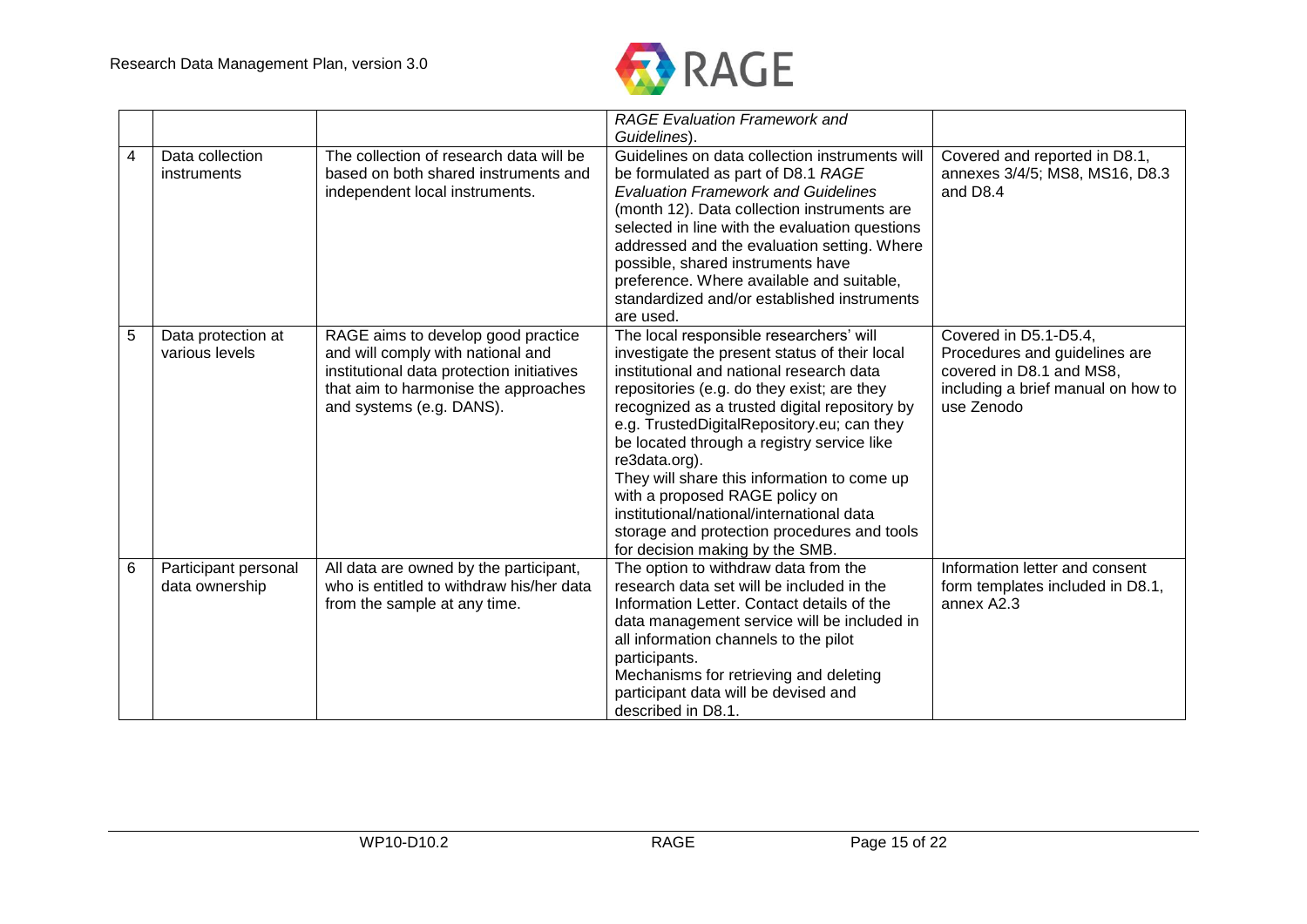

|    | Complaints service                  | RAGE will arrange a complaints service<br>for participants.                                                                                                                                                   | This will be a multi-staged service: located at<br>the institutional (the research institute) level,<br>with the option to escalate to the project level<br>(Technische Universität Graz as responsible<br>for the evaluation and validation activities).<br>At the institutional level it will tie in with<br>existing institutional and national privacy<br>procedures. Contact details will be included<br>in all information channels to the pilot<br>participants. | Covered in D8.1, annex 2: the<br>localized structure will be used<br>(see 2 and 3 above), and<br>communicated through the<br>Information letter                                                                               |
|----|-------------------------------------|---------------------------------------------------------------------------------------------------------------------------------------------------------------------------------------------------------------|-------------------------------------------------------------------------------------------------------------------------------------------------------------------------------------------------------------------------------------------------------------------------------------------------------------------------------------------------------------------------------------------------------------------------------------------------------------------------|-------------------------------------------------------------------------------------------------------------------------------------------------------------------------------------------------------------------------------|
| 8  | Information letter                  | In the Information Letter RAGE will<br>clearly communicate its research<br>intentions, its ambition to make the<br>anonymised research data openly<br>available, and its eventual commercial<br>perspectives. | Based on the information letter consent from<br>evaluation participants outside the project<br>will be collected (in case of minors also from<br>their parents). From project members<br>participating in evaluation<br>protection/confidentiality of data collected<br>from consortium partners is guided by the<br>non-disclosure guidelines in the Consortium<br>Agreement without the need for extra<br>consent collection.                                         | Information letter and consent<br>form templates included in D8.1,<br>annex A2.3                                                                                                                                              |
| 9  | Open data sharing                   | RAGE anticipates to use relational<br>database CSV-like formats for open<br>data sharing.                                                                                                                     | This will apply to data sets deposited in<br>local/institutional repositories as well as<br>national and international ones.                                                                                                                                                                                                                                                                                                                                            | Zenodo allows the submission of<br>all sorts of data formats, and<br>selection of appropriate licenses<br>to be awarded to data sets.<br>Depending on the sensitivity this<br>may be a creative commons or<br>closed license. |
| 10 | <b>Technical data</b><br>protection | Participant data will be subjected to<br>technical data protection procedures<br>(collection, storage, retrieval and<br>destruction) in accordance with national<br>and EU legislation.                       | The 'national responsible researchers' will<br>include the issue of data protection<br>procedures in their analysis of the<br>local/national status (as part of #5). Local<br>research data repositories need to be<br>identifiable through a register of research<br>data repositories like Re3data, and be<br>certified by the TrustedDigitalRepository.eu.                                                                                                           | Covered by the selection of<br>Zenodo.                                                                                                                                                                                        |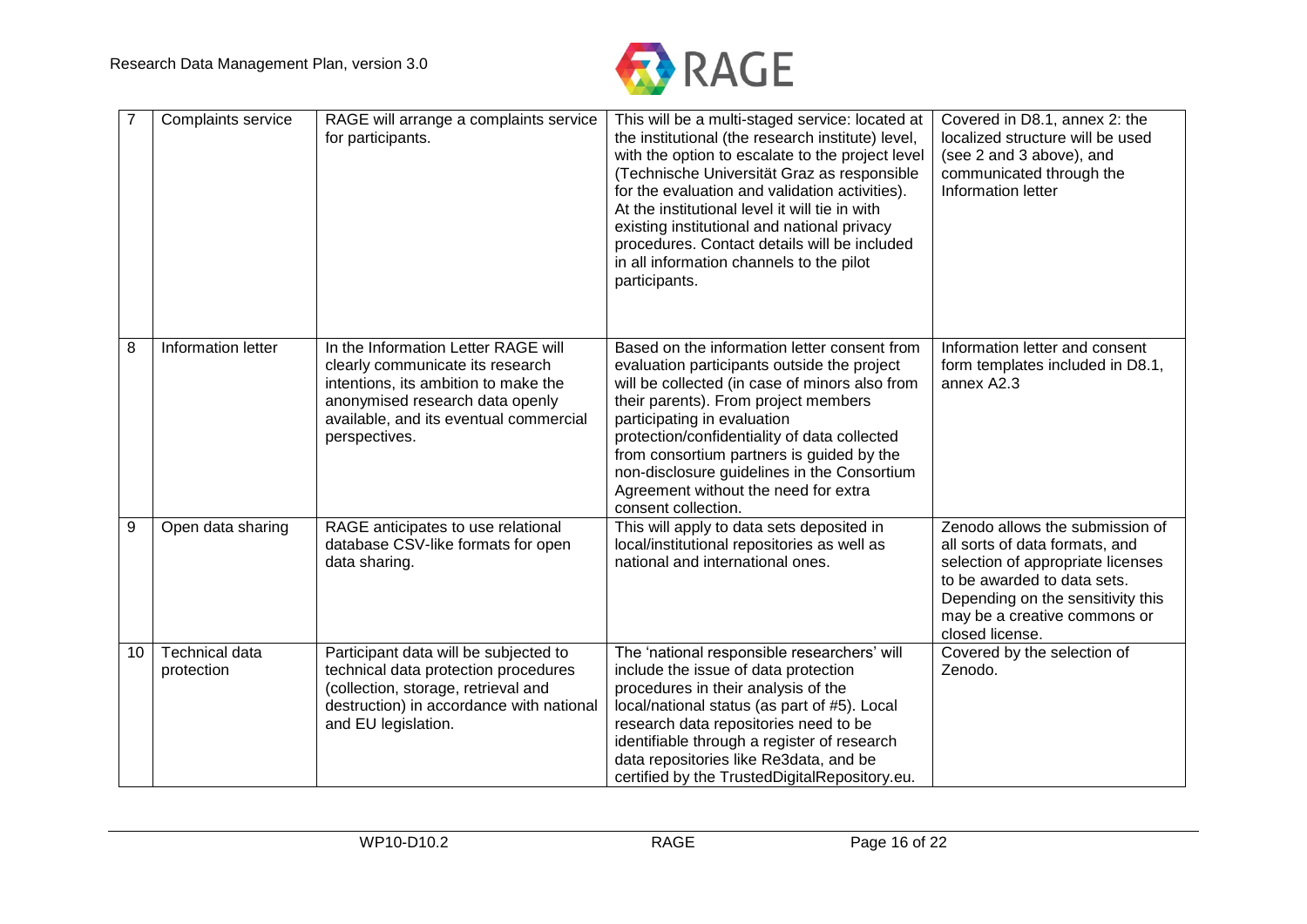

| 11 | Data storage location          | Common tracking and logging data<br>needed for running the games are<br>stored and managed by the game<br>companies in the secure user<br>databases of the games' delivery<br>platforms.<br>All user data originating from research<br>data collection instruments (e.g. online<br>questionnaires) are securely stored and<br>managed during the research by the<br>responsible local research institute. | The game companies will provide<br>information on the security of their user<br>databases (location of the hosting services,<br>backup and recovery procedures) to the<br>'national responsible researchers' who will<br>assess these against national guidelines and<br>legislation.<br>RAGE will draw up requirements/protocol for<br>storing and managing user data at the local<br>research institute as part of D8.1. | Covered in D8.1, section 3.3<br>'Working with the Results -<br>Processing, Storing, and Sharing<br>Data' |
|----|--------------------------------|-----------------------------------------------------------------------------------------------------------------------------------------------------------------------------------------------------------------------------------------------------------------------------------------------------------------------------------------------------------------------------------------------------------|----------------------------------------------------------------------------------------------------------------------------------------------------------------------------------------------------------------------------------------------------------------------------------------------------------------------------------------------------------------------------------------------------------------------------|----------------------------------------------------------------------------------------------------------|
| 12 | Anonymised data                | Anonymity of collected and pre-existing<br>user data is effected as a first step after<br>data collection. Personal user data are<br>replaced with a unique identifier, while<br>coded tables remain available for<br>restoring the original dataset.                                                                                                                                                     | A unified approach will be drawn up,<br>outlining the main procedural steps and<br>management of the identifier list.                                                                                                                                                                                                                                                                                                      | Covered in D8.1, section 3.3.3.2<br>'How to Anonymize'                                                   |
| 13 | Ecosystem users                | User data collected from the<br>Ecosystem will be stored and managed<br>securely and remain under the full<br>control of the end-users.                                                                                                                                                                                                                                                                   | This is a requirement for the selection and<br>configuration of the ecosystem-tools in WP6.<br>The data will also be used for evaluation<br>purposes.                                                                                                                                                                                                                                                                      | $>M24$                                                                                                   |
| 14 | Research data<br>preservation  | Most scientific journals require the<br>preservation of research data for 5<br>years or longer after the publication of<br>a paper. Therefore, destruction of<br>research data will not take place in the<br>near future, unless the participant<br>would request for this.                                                                                                                               | Needs no further elaboration.                                                                                                                                                                                                                                                                                                                                                                                              | Covered by the selection of<br>Zenodo.                                                                   |
| 15 | Audio- and video<br>recordings | Since it is hard to anonymise audio and<br>video recordings, individuals will be<br>explicitly informed about such<br>recordings, their purpose, privacy<br>protection and usage<br>conditions/intentions. In principle<br>research recordings will be destructed<br>after processing unless otherwise<br>agreed. Also audio or video recordings<br>for publicity purposes will always go                 | Needs no further elaboration.                                                                                                                                                                                                                                                                                                                                                                                              | Information letter included in<br>D8.1, annex A2.3                                                       |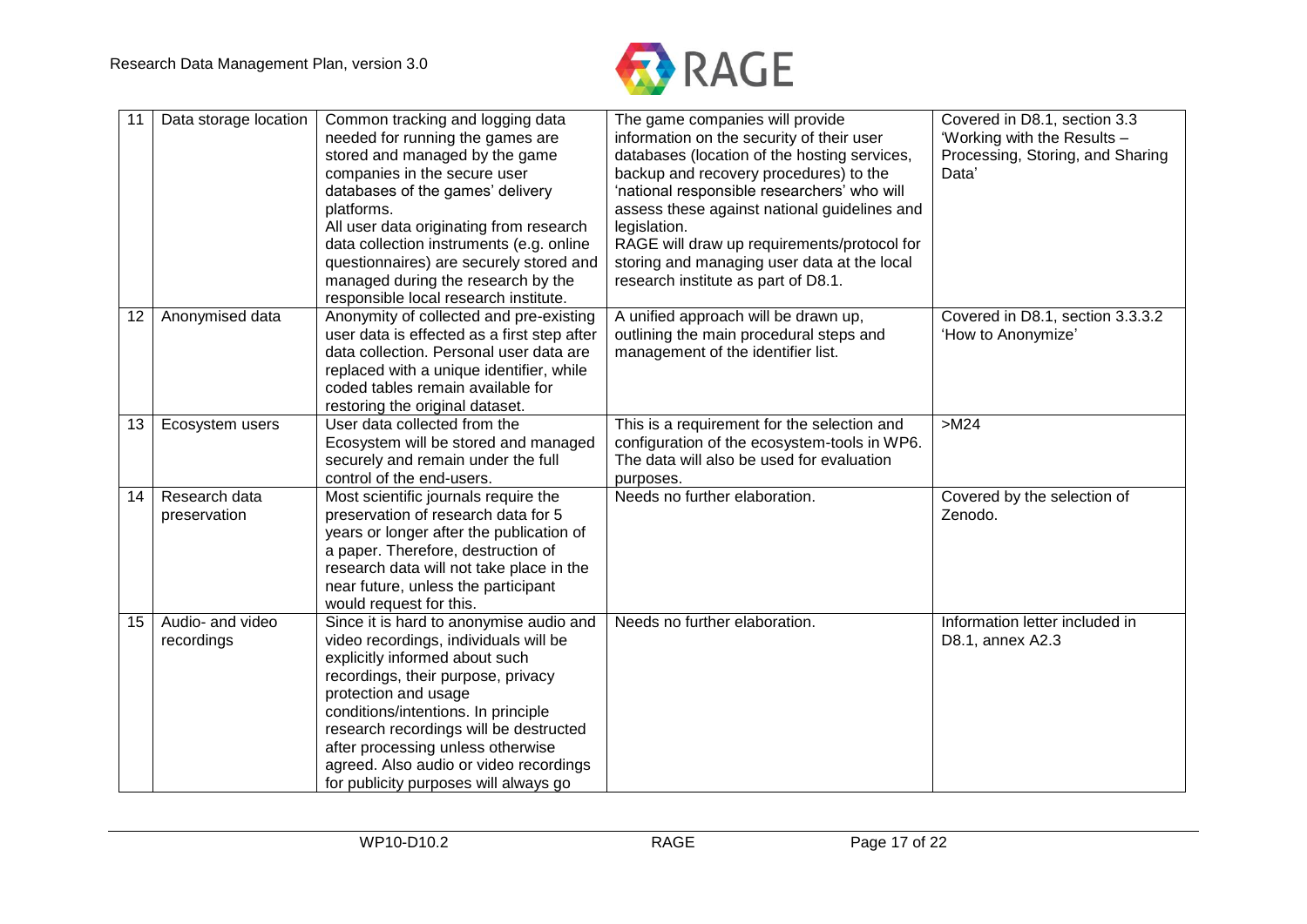

| wit<br>ົ<br>nformation<br>ı detailec<br>prior<br>' anu |  |
|--------------------------------------------------------|--|
| infor<br>$\sim$<br>$n$ $c$<br>une.<br>ייוסטויי<br>. .  |  |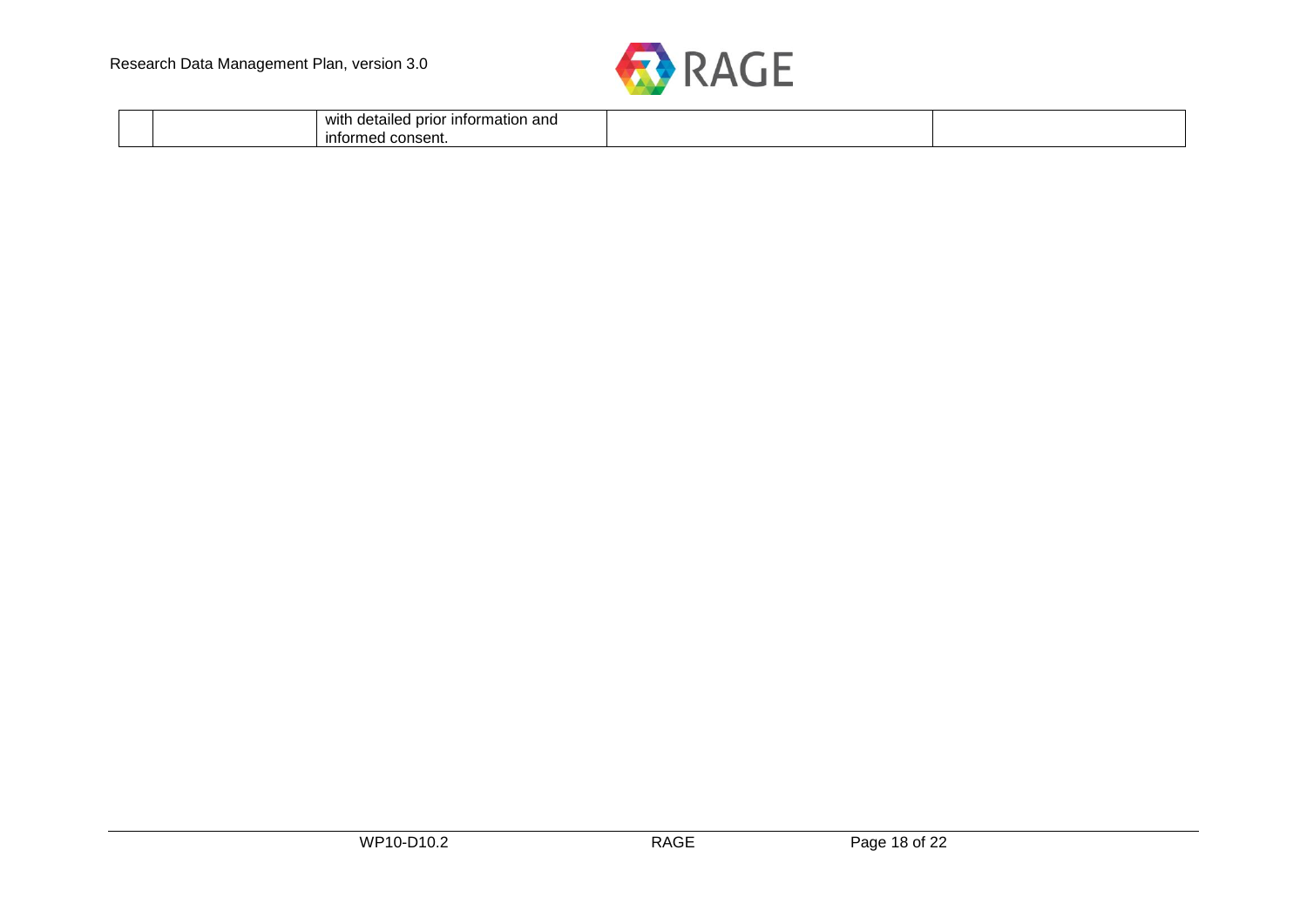With respect to the DM Principles  $n^{\circ}2$  Localised responsibility,  $n^{\circ}3$  localised procedures and  $n^{\circ}$ 5 data protection a various levels, the RAGE consortium and especially the Data Management Group is aware that the current legal status in the Member States is changing.

We are aware that on April 2017 the EC published the official text of the GDPR, a new single law is working on a new single law on Data Protection. This new regulation, among other points, aims to update and modernise the principles enshrined in the 1995 Data Protection Directive and doing away with the current fragmentation among Member States on this issue.

The new rules become applicable within two years after its publication, i.e. 25 May 2018. The RAGE consortium will take the appropriate measures in order to comply with the new situation. Meanwhile and regarding especially to DM Principle  $n^{\circ}$  6 Participant data ownership,  $n^{\circ}$  8 Information letter, and nº 10 Technical data protection, the current Directive 95/46/EC applies as well as national legislation.

## <span id="page-19-0"></span>*2.2.2 RAGE data management use case*

The fifteen data management principles are elaborated in this use case:

*The educational provider (WP5) defines the target audience and the educational requirements*  for the pilot game. The game company (WP4) develops the game, while the educational *provider delivers its educational content. Ethics and data protection are explicit – noneducational – requirements in the game design and its underlying data management procedures and tools.* 

*The educational provider recruits pilot participants from the target audience, respecting ethic requirements (informed consent, voluntary participation etc.). The research institute (WP8) provides detailed information to the educational providers on purpose and implications of the pilots, which these providers use in their recruitment of participants; sets up the research structure around the validation studies by defining and creating data collection tools and procedures, manuals, etc.; and trains staff of the educational provider on research data collection during pilot execution. Ethics and data protection are explicit requirements in the research design and its procedures and tools.*

*In both the game design and the research design the frame of reference for ethics and data management comprises national/institutional and transcending European guidelines and*  legislation. An assigned local (national) researcher is responsible for their correct *implementation in the pilot, and their approval by the local/institutional ethics and data protection authorities. A signed copy of the approval will be made available to the European Commission.*

*The educational provider conducts the pilot. User data are collected a) as part of the game design/scenario, and b) additionally and specifically for research purposes. The final research*  data set may combine both (in-game data and additionally collected research data). Anonymity *of collected and pre-existing user data is effected as a first step after data collection.*

*The research data set is securely stored and managed by the local research institute. This is guided by ethics-, data protection-, and open access requirements from the local research institute and national and EU-legislation and guidelines on harmonization of data management approaches and systems like OpenAIRE-Zenodo.*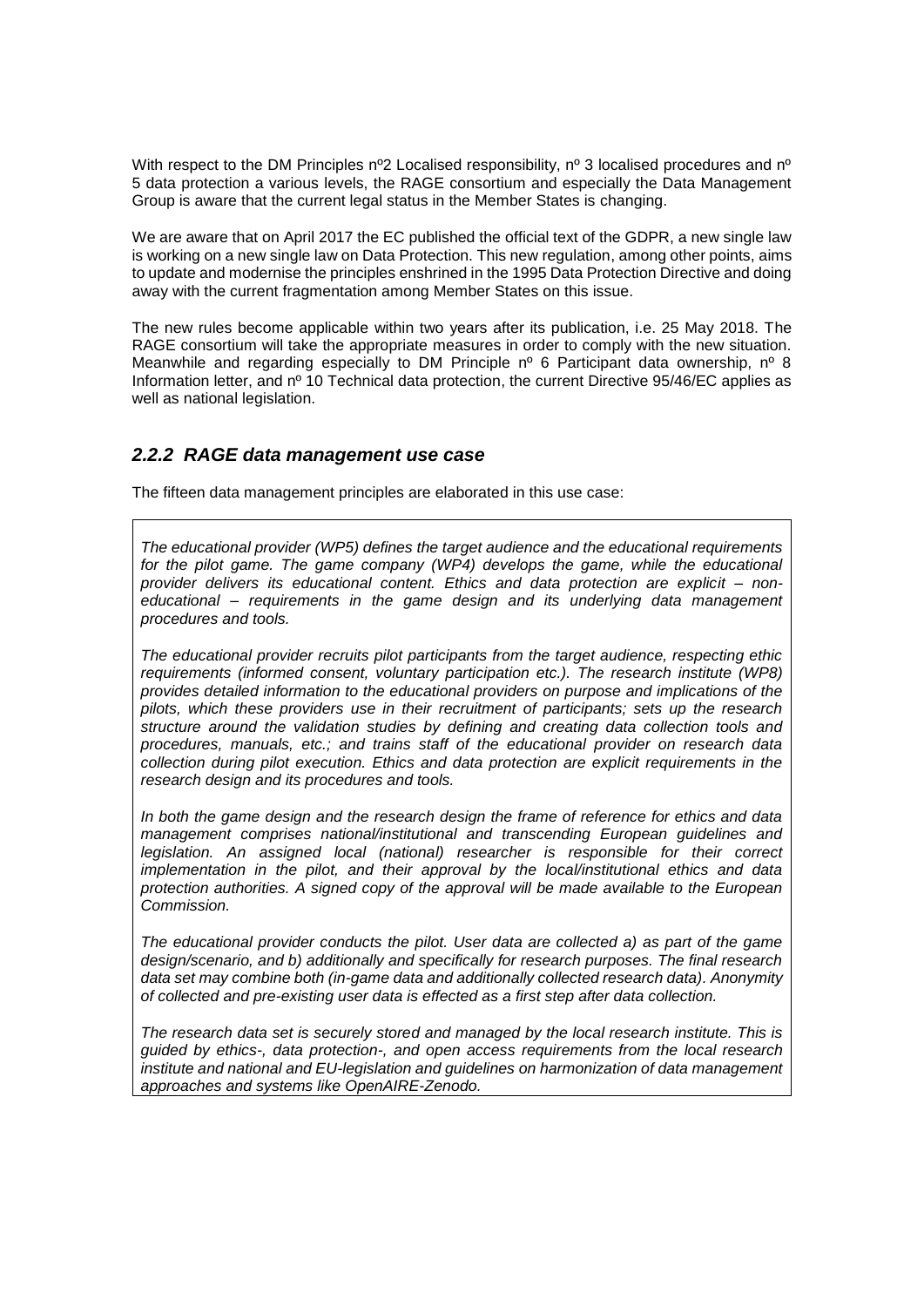

# <span id="page-20-0"></span>3 RAGE RESEARCH DATA METADATA FORMATS

The aim of participating in the open data initiative is to allow fellow researchers to benefit from the recorded data sets of RAGE, to realise further impact of these data sets. Thus, when describing the research data we need to acknowledge the terminology of potential stakeholder groups. Consequently, referring to standards and common metadata description schemes is inevitable.

Metadata is structured information about an object (data) that facilitates functions associated with the object. (Greenberg, 2009<sup>9</sup> ). Jane Greenberg (2012<sup>10</sup>) compared a number of metadata approaches for describing research data. She summarized three levels of descriptive schemes and their characteristics:

- Simple: Interoperable, easy to generate/low barrier, generally multidisciplinary, genera/format agnostics, primarily flat, general (not granular), 15-25 properties
- Simple/moderate: Interoperability balanced w/specific needs, generation requires more expertise, greater domain focus, extensible--via connecting to other schemes, more granular, more properties
- Complex: Interoperable level, generation requires expertise, genera focus/format variation, hierarchical, granular, and extensive (100+ properties)

In RAGE, we will take an approach by relying both on simple schemes (preferably Dublin Core Metadata Element Set, http://www.dublincore.org/documents/dces), and complex schemes (preferably the Data Documentation Initiative - DDI, http://www.ddialliance.org). While the metadata scheme provides the scaffolding for data description, we need to integrate such a standard with well-defined vocabularies of the stakeholder groups:

- The *computer science and (game) development* perspective, for which we integrate the classification system and vocabulary of the ACM (https://cran.rproject.org/web/classifications/ACM.html). This offers a hierarchical, well-elaborated classification of topics.
- The *psychological/social* science perspective, for which we build upon the American Psychological Association (APA; http://www.apa.org/pubs/databases/training/classcodes.aspx). RAGE's own *games-specific vocabulary*, the RAGE Applied Gaming Classification System (RAGCS). This was developed for use in the ecosystem, tailored to RAGE's scientific- and practitioners communities. For the purpose of research data metadata, in particular the categories 'target groups' and 'skills' from RAGCS are relevant – to characterise the subjects/evaluation participants involved in the data collection and the knowledge domain or type of skills targeted.

The *learning and competence development* perspective, for which it is not trivial to find a common understanding of related terms. As one example, the term competency (which is vital in this context) has a sheer infinite number of meanings, ranging from a rather atomic element of any aptitude to broad and complex determinant of task performance. In this regard, in addition to the skill categorisation in line with RAGCS we will take ESCO (pillar 'skills/competences'<sup>11</sup>) as a reference framework to describe the learning and competence dimension of the research data related to the pilot studies in the application scenarios. ESCO is a multilingual classification system covering skills, competences, qualifications and occupations and provides a common

<sup>9</sup> Greenberg, J., White, H.C., Carrier, S., & Scherle, R. (2009). A metadata best practice for a scientific data repository. Journal of Library Metadata 9 (3-4), 194-212.

<sup>&</sup>lt;sup>10</sup> Greenberg, J. (2012). Metadata for Managing Scientific Research Data. Webinar of SILS Metadata Research Center: http://www.niso.org/news/events/2012/dcmi/scientific\_data/

<sup>11</sup> European Union (2017). ESCO handbook. European Skills, Competences, Qualifications and Occupations. https://ec.europa.eu/esco/portal/document/en/0a89839c-098d-4e34-846c-54cbd5684d24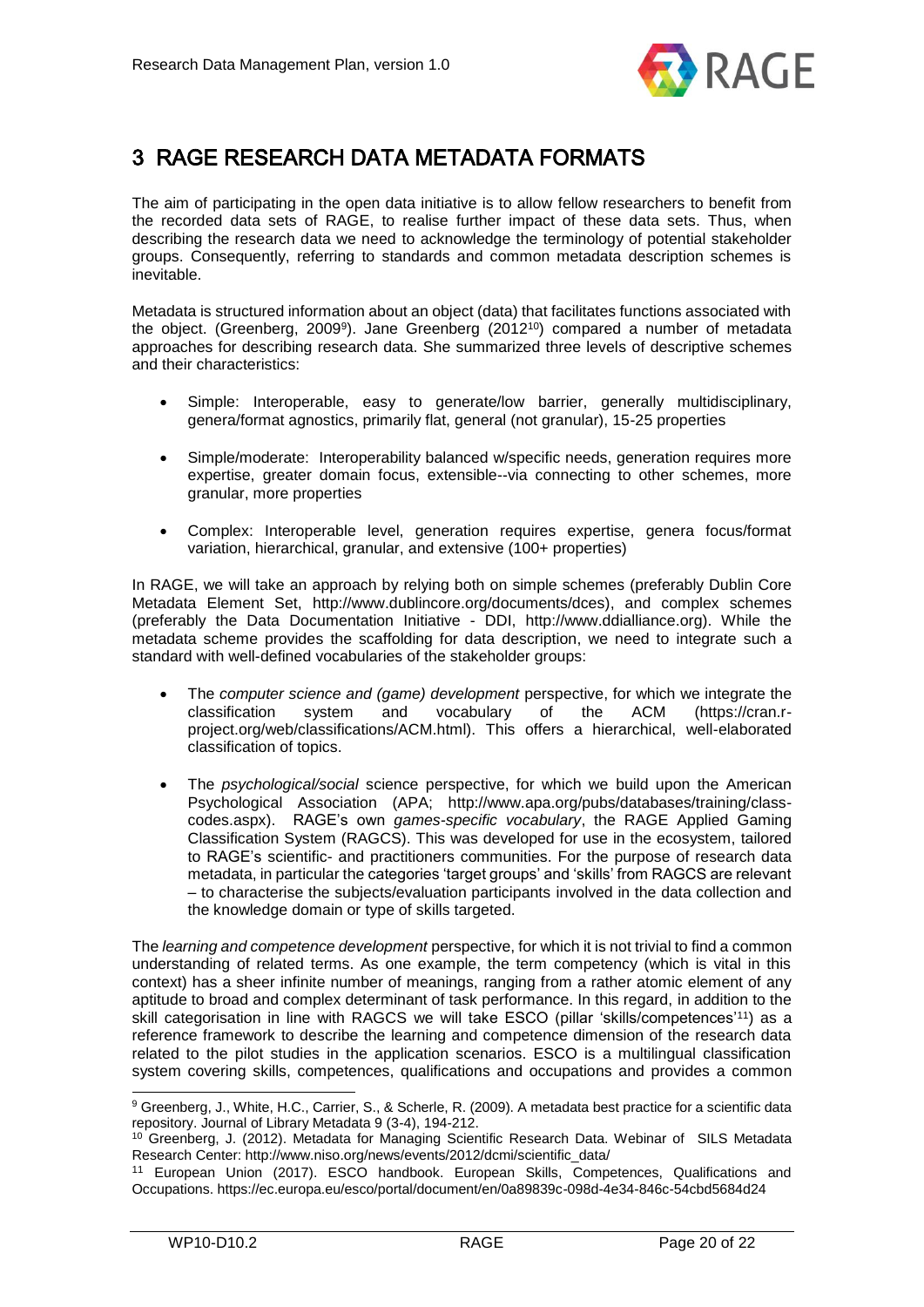

reference terminology to describe the targeted learning objectives and outcomes of the applied games.

These foundations are used to build a controlled vocabulary for describing the RAGE research data in Zenodo, comprising a term list, hierarchies, and a thesaurus (cf. Hedden, 2010 for this process<sup>12</sup>). A practical approach is taken in order to enable manageable data curation and to capture all relevant information for data (re)use, while avoiding providing unnecessary information. Conceptually the description scheme is structured as given below. This structure is used for the description of the research data complementing the default metadata fields foreseen in Zenodo for data upload:

- Topic description (the 'aboutness' of data)
	- $\circ$  ACM CCS 2012 classification<sup>13</sup>
	- o PsycINFO classification categories and codes<sup>14</sup>
- Name entities
	- o Organizational information
	- o Geographic information
	- o Time information
- Data Description
	- o Types (from plain text to standardized media formats)
	- o RAGCS target group
	- o Evaluation dimensions
		- **Evaluation object**
		- Methodology/design
		- **Evaluation variables**
	- o Instruments
	- o Knowledge/skill elements
		- RAGCS skills
		- ESCO skills classification
	- o Relationships (to related resources, such as other data sets, publications)

To easily generate the metadata for the data sets to be published in Zenodo, a template covering the relevant metadata fields and providing guidance is used as a basis for publishing the research data in the Zenodo open access repository.

<sup>&</sup>lt;sup>12</sup> Hedden, H. (2010). Taxonomies and controlled vocabularies best practices for metadata. Journal of Digital Asset Management (2010) 6, 279-284.

<sup>13</sup> [https://dl.acm.org/ccs/ccs\\_flat.cfm](https://dl.acm.org/ccs/ccs_flat.cfm)

<sup>14</sup> https://www.apa.org/pubs/databases/training/class-codes.aspx